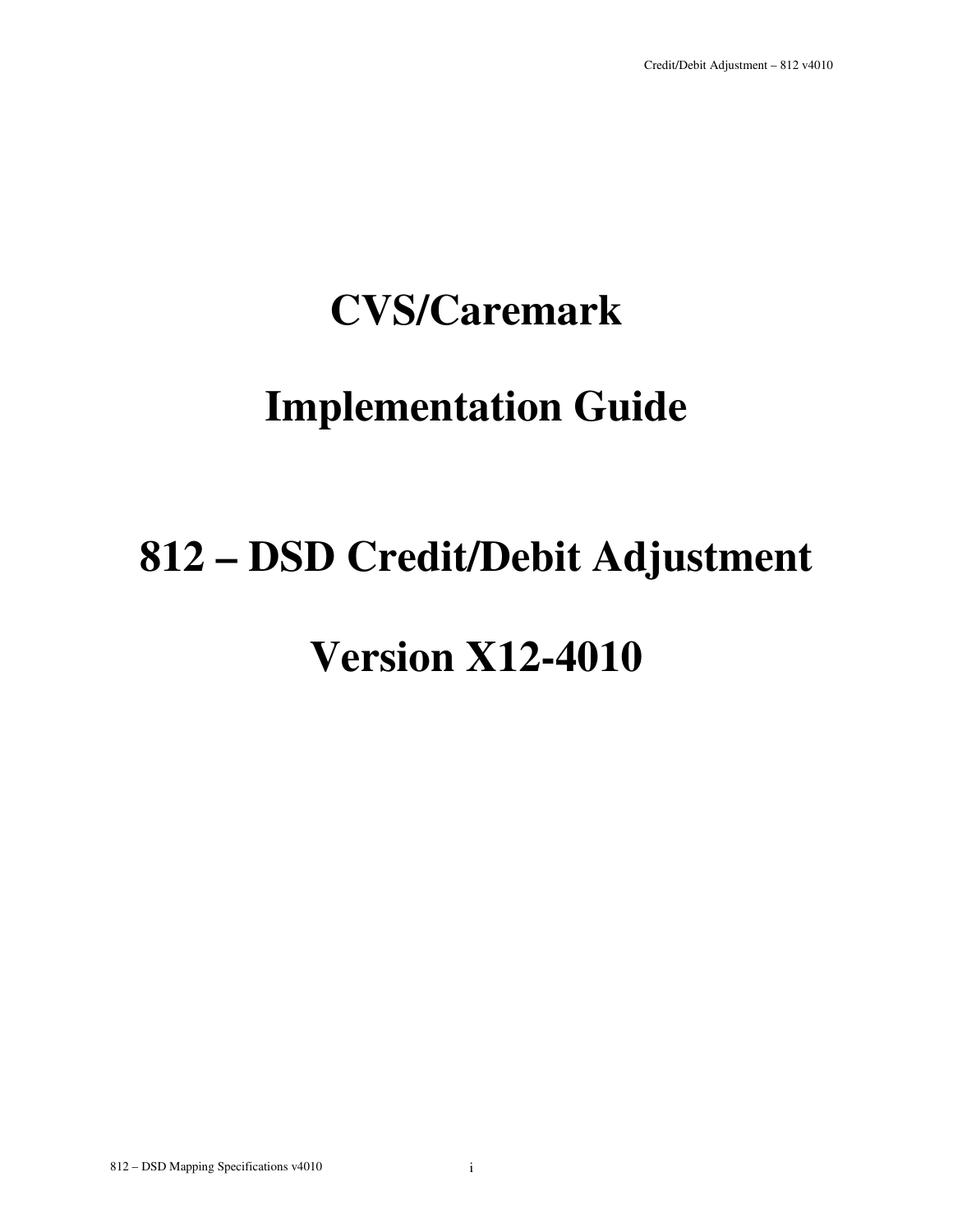### **Table of Contents**

| ST.            |  |
|----------------|--|
| <b>BCD</b>     |  |
| N9             |  |
| <b>DTM</b>     |  |
| <b>SAC</b>     |  |
| $\mathbf{N}$ 1 |  |
| $\mathbf{N}$ 1 |  |
|                |  |
| CDD.           |  |
| <b>CDD</b>     |  |
| LIN            |  |
| <b>SAC</b>     |  |
| N9             |  |
| <b>SE</b>      |  |
|                |  |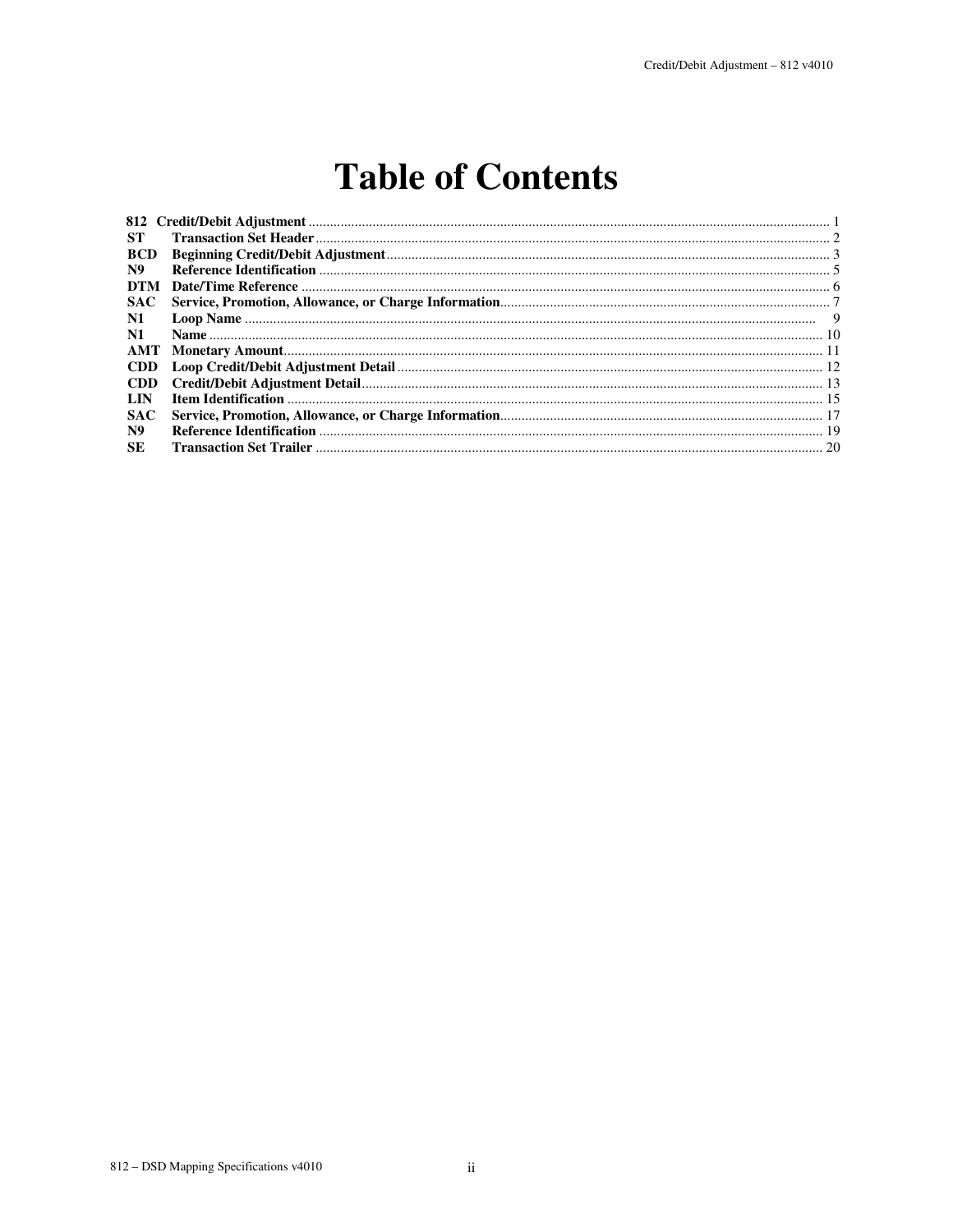## **812 Credit/Debit Adjustment**

### **Functional Group=CD**

**Purpose:** This Draft Standard for Trial Use contains the format and establishes the data contents of the Credit/Debit Adjustment Transaction Set (812) for use within the context of an Electronic Data Interchange (EDI) environment. The transaction set can be used to notify a trading partner of an adjustment or billback and may be used to request an adjustment or billback. It identifies and contains the details and amounts covering exceptions, adjustments, credits, or debits for goods or services. This transaction set is multi-directional between trading partners.

#### **Heading:**

| $\underline{\mathrm{Pos}}$ | $\underline{\mathbf{Id}}$ | <b>Segment Name</b>                         | Req | <b>Max Use</b> | <b>Repeat</b> | <b>Notes</b>        | <u>Usage</u> |
|----------------------------|---------------------------|---------------------------------------------|-----|----------------|---------------|---------------------|--------------|
| 010                        | <b>ST</b>                 | <b>Transaction Set Header</b>               | M   |                |               |                     | Must use     |
| 020                        | <b>BCD</b>                | <b>Beginning Credit/Debit</b><br>Adjustment | M   |                |               | N <sub>1</sub> /020 | Must use     |
| 040                        | N <sub>9</sub>            | Reference Identification                    | O   | >1             |               |                     | Must use     |
| 070                        | <b>DTM</b>                | Date/Time Reference                         | O   | >1             |               |                     | Must use     |
| 097                        | <b>SAC</b>                | Service, Promotion, Allowance,              | O   | 25             |               |                     | Used         |
|                            |                           | or Charge Information                       |     |                |               |                     |              |
| $LOOP$ ID $\text{-}$ N1    |                           |                                             |     |                | 200           |                     |              |
| 100                        | N1                        | Name                                        | М   |                |               |                     | Must use     |
| 152                        | <b>AMT</b>                | Monetary Amount                             |     | 10             |               |                     | Must use     |

#### **Detail:**

| Pos | Id                   | <b>Segment Name</b>                                     | Req              | <b>Max Use</b> | <b>Repeat</b>       | <b>Notes</b> | Usage    |
|-----|----------------------|---------------------------------------------------------|------------------|----------------|---------------------|--------------|----------|
|     | <b>LOOP ID - CDD</b> |                                                         |                  |                | $\geq$ <sup>1</sup> |              |          |
| 160 | <b>CDD</b>           | Credit/Debit Adjustment Detail                          | $\Omega$         |                |                     |              | Must use |
| 170 | LIN                  | Item Identification                                     |                  |                |                     |              | Must use |
| 190 | <b>SAC</b>           | Service, Promotion, Allowance,<br>or Charge Information | $\left( \right)$ | 25             |                     |              | Must use |
| 200 | N9                   | Reference Identification                                |                  | >1             |                     |              | Must use |
| 270 | SE                   | Transaction Set Trailer                                 | M                |                |                     |              | Must use |

#### **Notes:**

1/020 BCD05 indicates whether the net of the detail is a credit or a debit.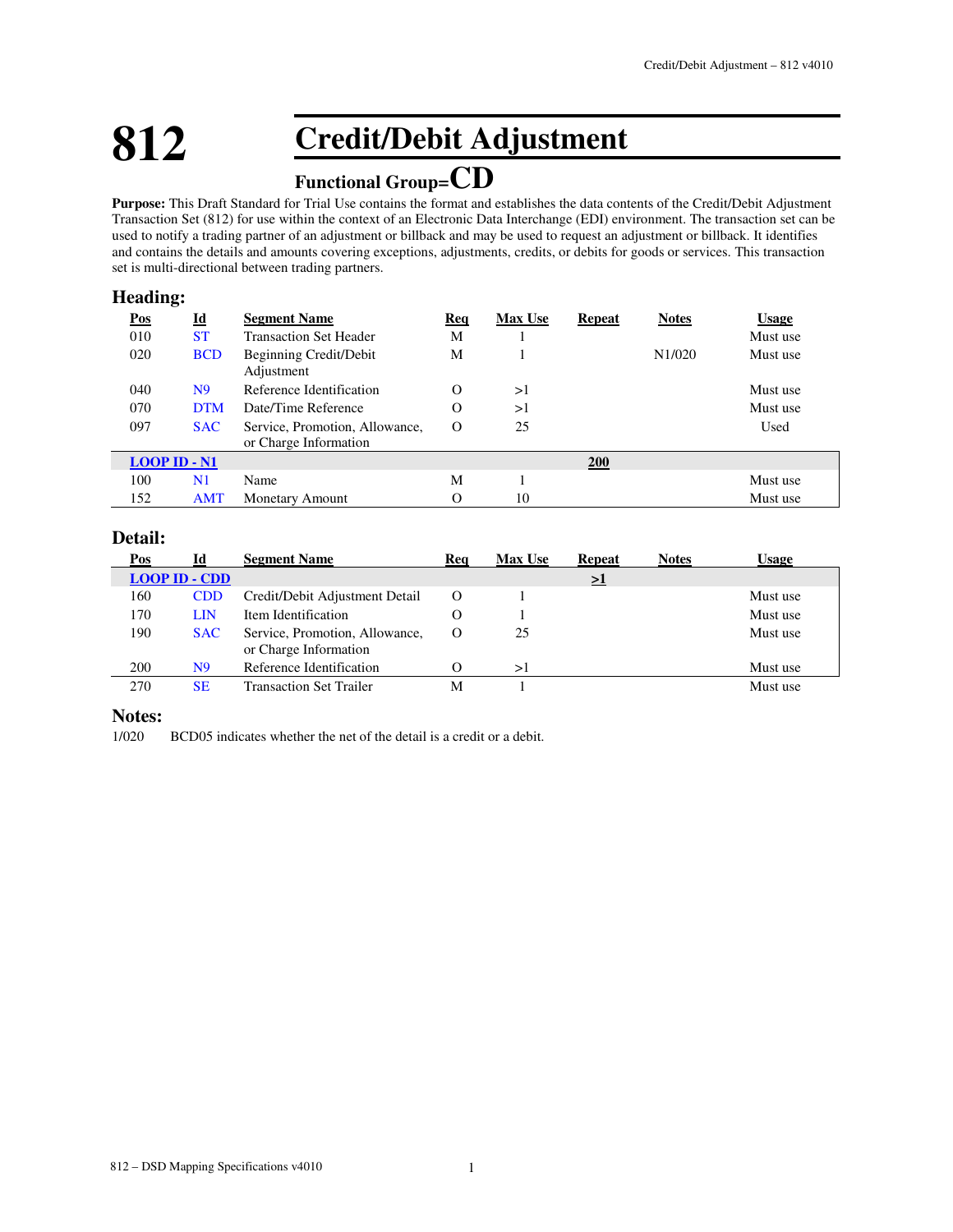# **ST Transaction Set Header Pos:** 010 **Max:** 1<br> **Pos:** 010 **Max:** 1<br> **Loop:** N/A **Elements:** 2

**Heading - Mandatory Elements: 2** 

**User Option (Usage):** Must use

**Purpose:** To indicate the start of a transaction set and to assign a control number

| <b>Element Summary:</b> |                           |                                                                                                                                                                    |     |             |         |              |
|-------------------------|---------------------------|--------------------------------------------------------------------------------------------------------------------------------------------------------------------|-----|-------------|---------|--------------|
| <u>Ref</u>              | $\underline{\mathbf{Id}}$ | <b>Element Name</b>                                                                                                                                                | Req | <b>Type</b> | Min/Max | <b>Usage</b> |
| ST <sub>01</sub>        | 143                       | <b>Transaction Set Identifier Code</b>                                                                                                                             | М   | ID          | 3/3     | Must use     |
|                         |                           | <b>Description:</b> Code uniquely identifying a Transaction Set                                                                                                    |     |             |         |              |
|                         |                           | <b>CodeList Summary</b> (Total Codes: 298, Included: 1)                                                                                                            |     |             |         |              |
|                         |                           | Code<br><b>Name</b>                                                                                                                                                |     |             |         |              |
|                         |                           | 812<br>Credit/Debit Adjustment                                                                                                                                     |     |             |         |              |
| ST <sub>02</sub>        | 329                       | <b>Transaction Set Control Number</b>                                                                                                                              | М   | AN          | 4/9     | Must use     |
|                         |                           | <b>Description:</b> Identifying control number that must be unique within the transaction set functional<br>group assigned by the originator for a transaction set |     |             |         |              |

#### **Semantics:**

1.The transaction set identifier (ST01) used by the translation routines of the interchange partners to select the appropriate transaction set definition (e.g., 810 selects the Invoice Transaction Set).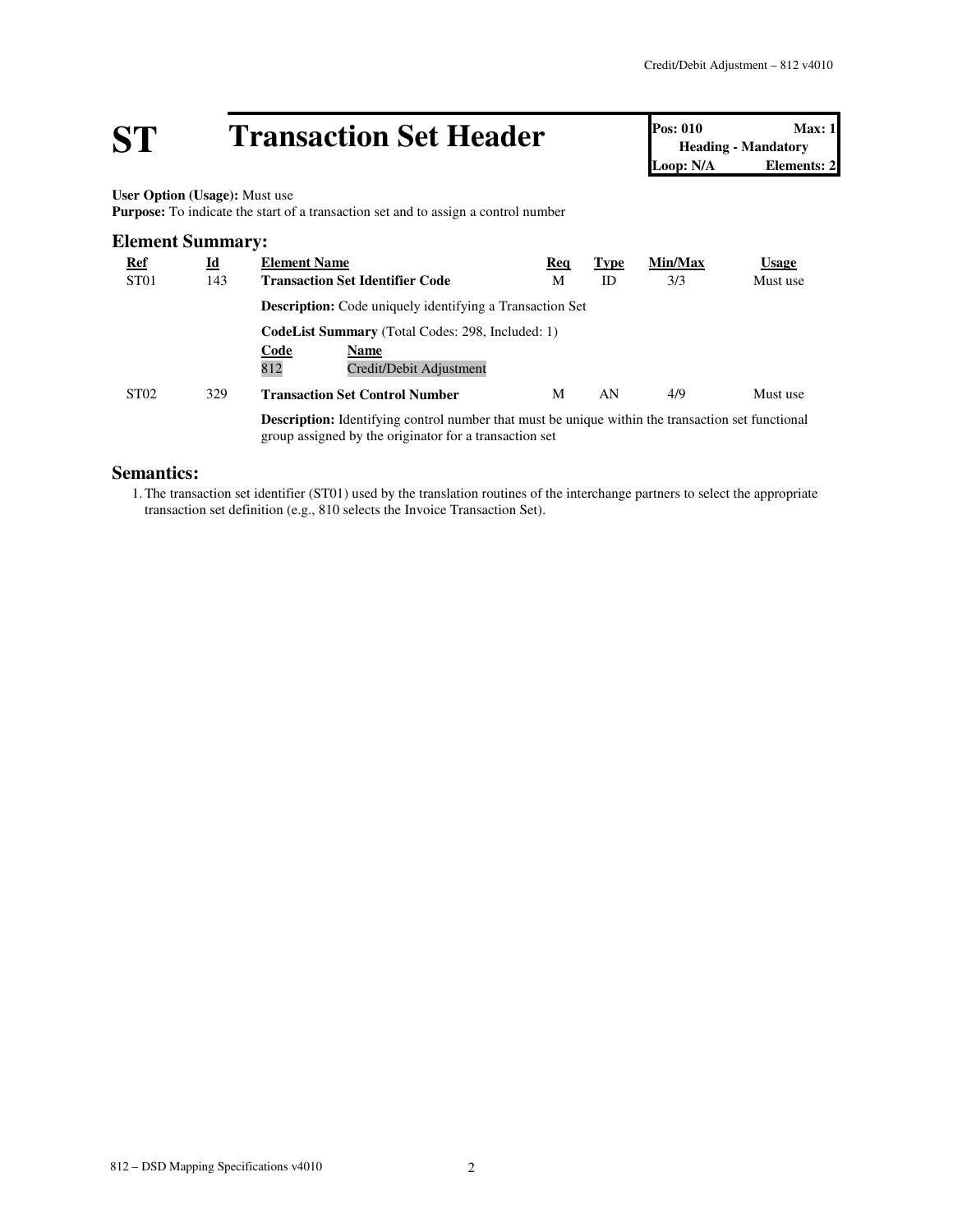### **BCD Beginning Credit/Debit Adjustment**

**Pos: 020 Max: 1 Heading - Mandatory Loop: N/A Elements: 8**

#### **User Option (Usage):** Must use

Purpose: To transmit identifying dates and numbers for the transaction set and indicate the monetary value to the receiver of the transaction

#### **Element Summary:**

| Ref<br>BCD <sub>01</sub> | $\underline{\mathbf{Id}}$<br>373 | <b>Element Name</b><br>Date                                                                                                                      | Req<br>M     | <b>Type</b><br>DT | Min/Max<br>8/8 | <b>Usage</b><br>Must use |
|--------------------------|----------------------------------|--------------------------------------------------------------------------------------------------------------------------------------------------|--------------|-------------------|----------------|--------------------------|
|                          |                                  | <b>Description:</b> Date expressed as CCYYMMDD                                                                                                   |              |                   |                |                          |
| BCD <sub>02</sub>        | 475                              | <b>Credit/Debit Adjustment Number</b>                                                                                                            | M            | AN                | 1/22           | Must use                 |
|                          |                                  | <b>Description:</b> Number assigned by issuer of a credit or debit memo                                                                          |              |                   |                |                          |
| BCD <sub>03</sub>        | 305                              | <b>Transaction Handling Code</b>                                                                                                                 | M            | ID                | 1/2            | Must use                 |
|                          |                                  | <b>Description:</b> Code designating the action to be taken by all parties                                                                       |              |                   |                |                          |
|                          |                                  | CodeList Summary (Total Codes: 23, Included: 1)<br><b>Name</b><br><b>Code</b><br>Off Invoice (Deduction from Original Invoice)<br>$\overline{A}$ |              |                   |                |                          |
| BCD <sub>04</sub>        | 610                              | Amount                                                                                                                                           | M            | N <sub>2</sub>    | 1/15           | Must use                 |
|                          |                                  | <b>Description:</b> Monetary amount                                                                                                              |              |                   |                |                          |
| BCD <sub>05</sub>        | 478                              | <b>Credit/Debit Flag Code</b>                                                                                                                    | M            | ID                | 1/1            | Must use                 |
|                          |                                  | <b>Description:</b> Code indicating whether amount is a credit or debit                                                                          |              |                   |                |                          |
|                          |                                  | CodeList Summary (Total Codes: 2, Included: 1)<br>Code<br><b>Name</b><br>$\overline{C}$<br>Credit                                                |              |                   |                |                          |
| BCD <sub>06</sub>        | 373                              | Date                                                                                                                                             | $\mathbf{O}$ | DT                | 8/8            | Must use                 |
|                          |                                  | Description: Date expressed as CCYYMMDD                                                                                                          |              |                   |                |                          |
| BCD07                    | 76                               | <b>Invoice Number</b>                                                                                                                            | X            | AN                | 1/22           | Must use                 |
|                          |                                  | <b>Description:</b> Identifying number assigned by issuer                                                                                        |              |                   |                |                          |
| BCD <sub>12</sub>        | 640                              | <b>Transaction Type Code</b>                                                                                                                     | $\Omega$     | ID                | 2/2            | Must use                 |
|                          |                                  | <b>Description:</b> Code specifying the type of transaction                                                                                      |              |                   |                |                          |
|                          |                                  | CodeList Summary (Total Codes: 446, Included: 2)<br>Code<br>Name<br>CR<br>Credit Memo<br>DR<br>Debit Memo                                        |              |                   |                |                          |

#### **Syntax Rules:**

1.R071014 - At least one of BCD07, BCD10 or BCD14 is required.

2. P1314 - If either BCD13 or BCD14 is present, then the other is required.

#### **Semantics:**

1.BCD01 is the credit/debit adjustment date.

2.BCD04 is the net amount of this complete transaction.

3.BCD06 is the invoice date.

4.BCD09 is the purchase order date.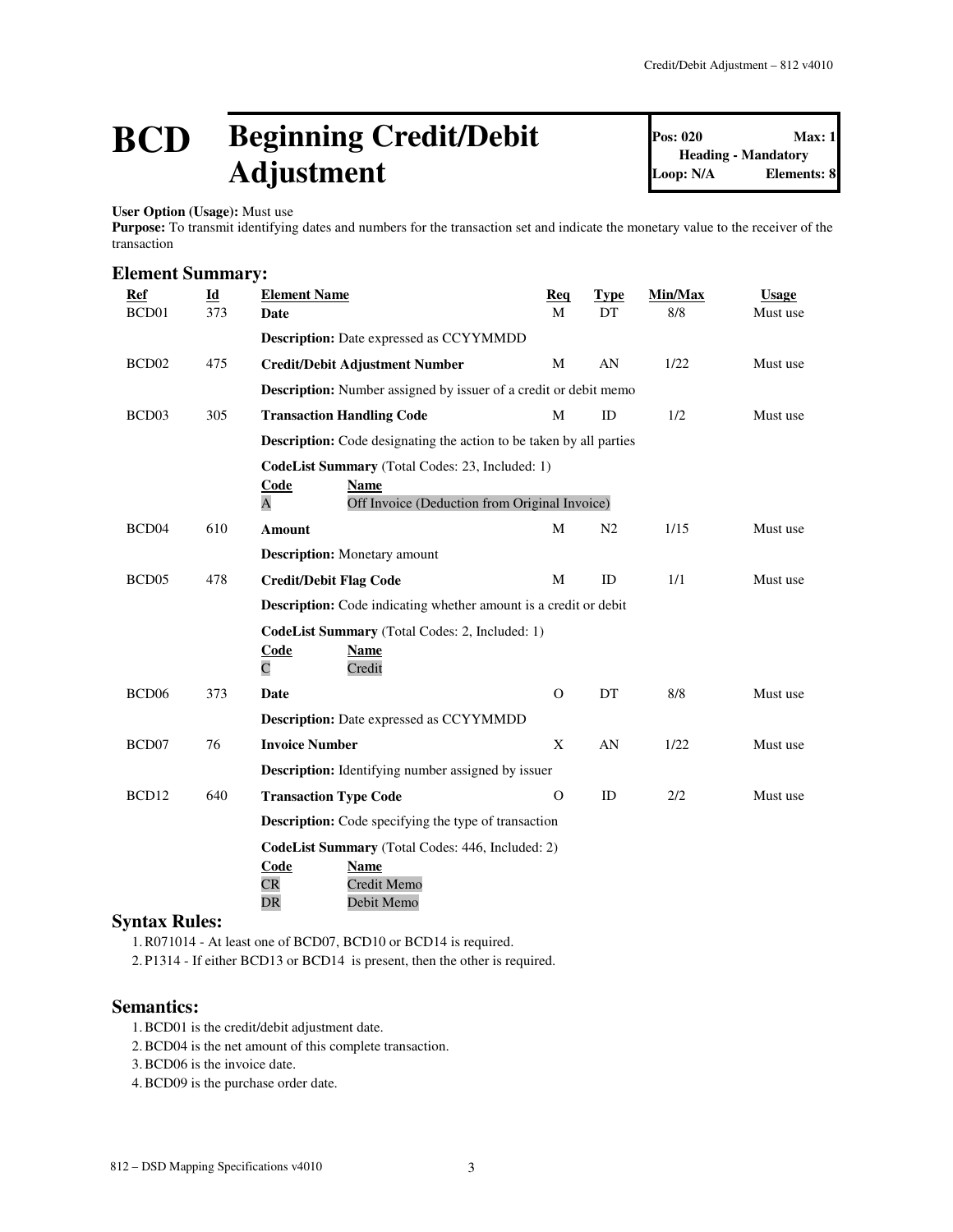#### **Comments:**

1.If using BCD07 or BCD10, do not use BCD14 to identify invoice number or purchase order number.

2. For BCD11, only codes 00, 05, 06, 07, and 15 are permitted to be used.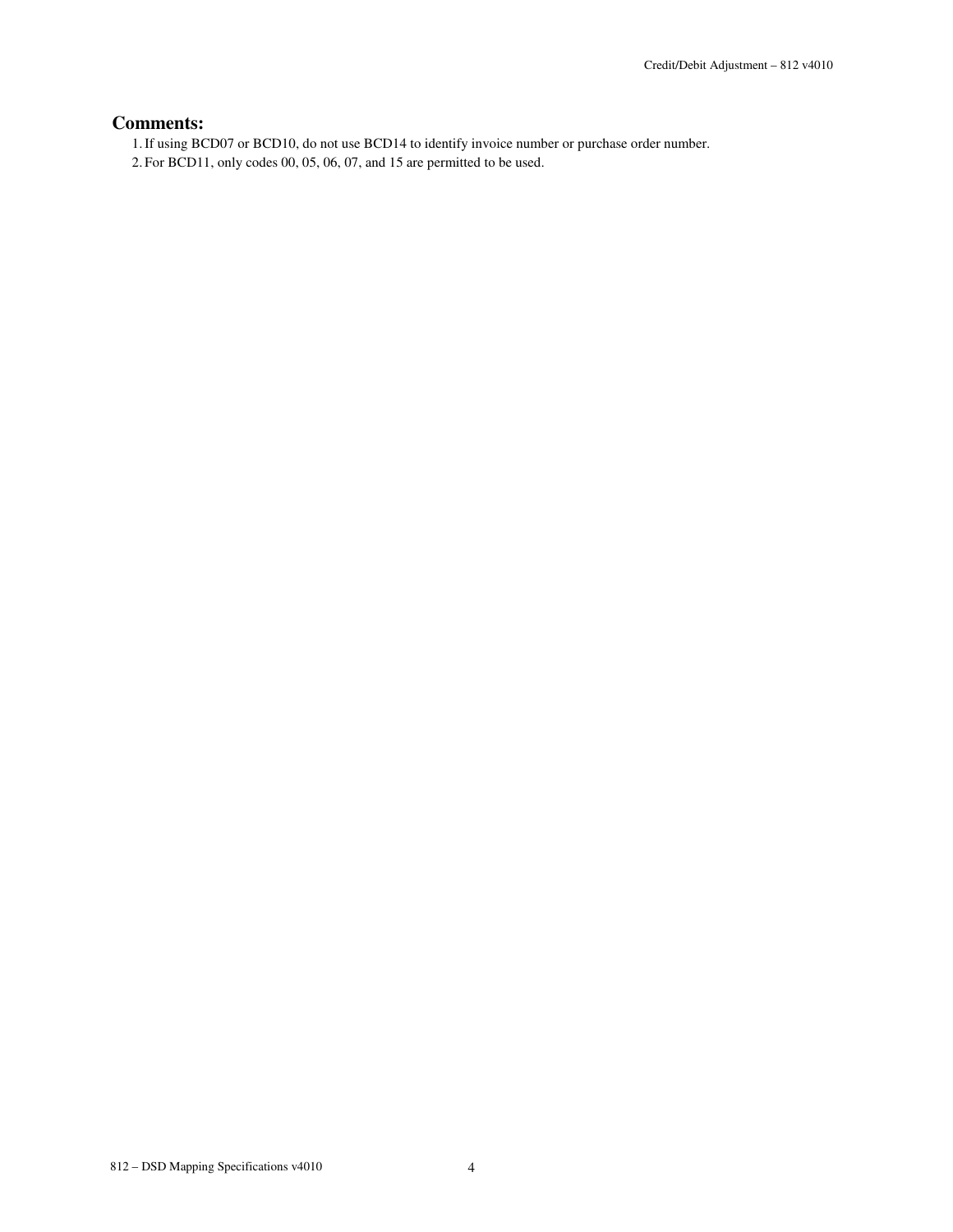# **N9 Reference Identification Pos: 040 Max: >1**<br> **Loop: N/A Elements: 2**<br> **Reference Identification**

**Heading - Optional Elements: 2** 

**User Option (Usage):** Must use

**Purpose:** To transmit identifying information as specified by the Reference Identification Qualifier

| <b>Element Summary:</b> |                           |                                                                                                                                                    |            |             |         |              |
|-------------------------|---------------------------|----------------------------------------------------------------------------------------------------------------------------------------------------|------------|-------------|---------|--------------|
| <u>Ref</u>              | $\underline{\mathbf{Id}}$ | <b>Element Name</b>                                                                                                                                | <u>Req</u> | <b>Type</b> | Min/Max | <b>Usage</b> |
| N901                    | 128                       | <b>Reference Identification Qualifier</b>                                                                                                          | М          | ID          | 2/3     | Must use     |
|                         |                           | <b>Description:</b> Code qualifying the Reference Identification                                                                                   |            |             |         |              |
|                         |                           | <b>CodeList Summary</b> (Total Codes: 1503, Included: 1)                                                                                           |            |             |         |              |
|                         |                           | <b>Code</b><br><b>Name</b>                                                                                                                         |            |             |         |              |
|                         |                           | <b>VR</b><br>Vendor ID Number                                                                                                                      |            |             |         |              |
| N902                    | 127                       | <b>Reference Identification</b>                                                                                                                    | X          | AN          | 1/30    | Must use     |
|                         |                           | <b>Description:</b> Reference information as defined for a particular Transaction Set or as specified by the<br>Reference Identification Qualifier |            |             |         |              |
|                         |                           | Pav Vendor                                                                                                                                         |            |             |         |              |

#### **Syntax Rules:**

1.R0203 - At least one of N902 or N903 is required.

2.C0605 - If N906 is present, then N905 is required.

#### **Semantics:**

1. N906 reflects the time zone which the time reflects.

2. N907 contains data relating to the value cited in N902.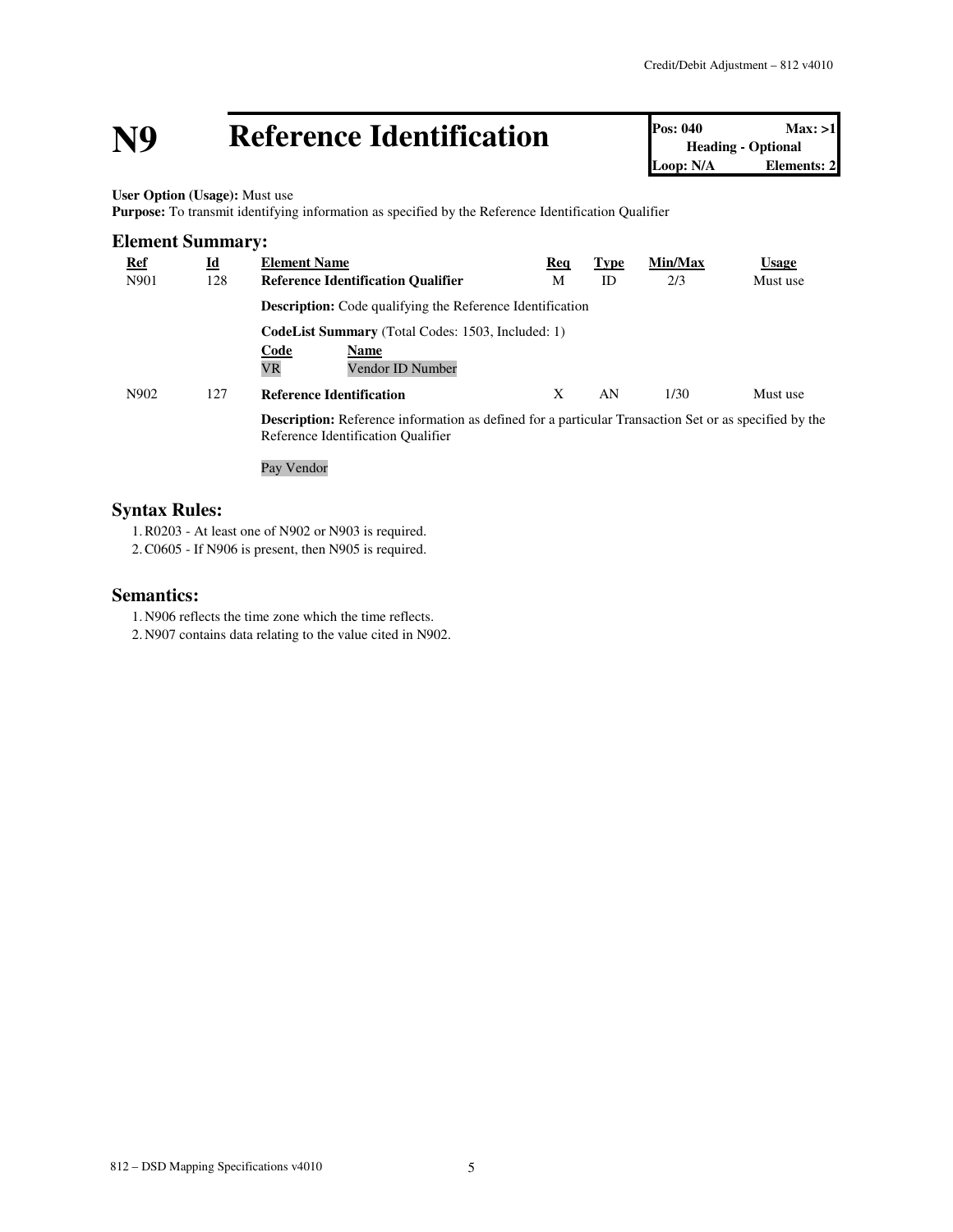# **DTM** Date/Time Reference **Pos: 070** Max: >1<br> **Pos: 070** Max: >1<br>
Loop: N/A<br> **Elements: 2**

**Heading - Optional Elements: 2** 

**User Option (Usage):** Must use **Purpose:** To specify pertinent dates and times

#### **Element Summary:**

| <u>Ref</u><br>DTM01 | $\underline{\mathbf{Id}}$<br>374 | <b>Element Name</b><br>Date/Time Qualifier                                      | Req<br>М | <b>Type</b><br>ID | Min/Max<br>3/3 | <b>Usage</b><br>Must use |  |  |
|---------------------|----------------------------------|---------------------------------------------------------------------------------|----------|-------------------|----------------|--------------------------|--|--|
|                     |                                  | <b>Description:</b> Code specifying type of date or time, or both date and time |          |                   |                |                          |  |  |
|                     |                                  | <b>CodeList Summary</b> (Total Codes: 1112, Included: 1)                        |          |                   |                |                          |  |  |
|                     |                                  | Code<br><b>Name</b>                                                             |          |                   |                |                          |  |  |
|                     |                                  | 007<br>Effective                                                                |          |                   |                |                          |  |  |
| DTM <sub>02</sub>   | 373                              | Date                                                                            | X        | DT                | 8/8            | Must use                 |  |  |
|                     |                                  | <b>Description:</b> Date expressed as CCYYMMDD                                  |          |                   |                |                          |  |  |
|                     |                                  | <b>Effective Date</b>                                                           |          |                   |                |                          |  |  |

#### **Syntax Rules:**

1.R020305 - At least one of DTM02, DTM03 or DTM05 is required.

2.C0403 - If DTM04 is present, then DTM03 is required.

3. P0506 - If either DTM05 or DTM06 is present, then the other is required.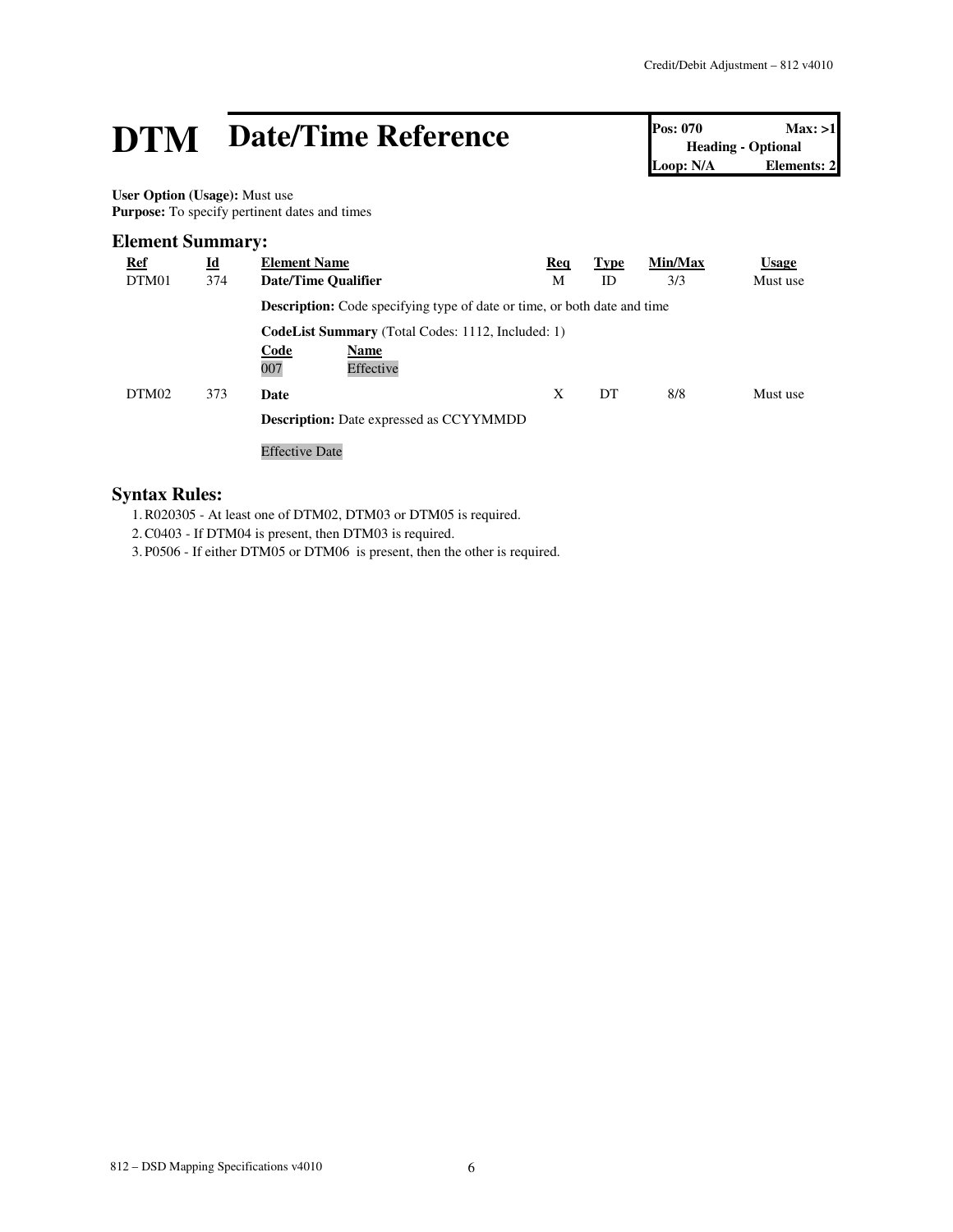### **SAC Service, Promotion, Allowance, or Charge Information**

#### **User Option (Usage):** Used

Purpose: To request or identify a service, promotion, allowance, or charge; to specify the amount or percentage for the service, promotion, allowance, or charge

#### **Element Summary:**

| Ref<br>SAC01      | $\underline{\mathbf{Id}}$<br>248 | <b>Element Name</b><br><b>Allowance or Charge Indicator</b>                                          | Req<br>М | <b>Type</b><br>ID | Min/Max<br>1/1 | <b>Usage</b><br>Must use |
|-------------------|----------------------------------|------------------------------------------------------------------------------------------------------|----------|-------------------|----------------|--------------------------|
|                   |                                  | <b>Description:</b> Code which indicates an allowance or charge for the service specified            |          |                   |                |                          |
|                   |                                  | <b>CodeList Summary</b> (Total Codes: 7, Included: 1)<br>Code<br>Name<br>$\overline{A}$<br>Allowance |          |                   |                |                          |
| SAC <sub>02</sub> | 1300                             | <b>Service, Promotion, Allowance, or Charge</b><br>Code                                              | X        | ID                | 4/4            | Must use                 |
|                   |                                  | <b>Description:</b> Code identifying the service, promotion, allowance, or charge                    |          |                   |                |                          |
|                   |                                  | <b>CodeList Summary</b> (Total Codes: 1053, Included: 1)<br>Code<br>Name                             |          |                   |                |                          |
|                   |                                  | C310<br>Discount                                                                                     |          |                   |                |                          |
| SAC <sub>05</sub> | 610                              | Amount                                                                                               | 0        | N <sub>2</sub>    | 1/15           | Must use                 |
|                   |                                  | <b>Description:</b> Monetary amount                                                                  |          |                   |                |                          |
|                   |                                  | Discount Amount                                                                                      |          |                   |                |                          |

#### **Syntax Rules:**

- 1.R0203 At least one of SAC02 or SAC03 is required.
- 2. P0304 If either SAC03 or SAC04 is present, then the other is required.
- 3. P0607 If either SAC06 or SAC07 is present, then the other is required.
- 4. P0910 If either SAC09 or SAC10 is present, then the other is required.

5.C1110 - If SAC11 is present, then SAC10 is required.

6.L130204 - If SAC13 is present, then at least one of SAC02 or SAC04 is required.

7.C1413 - If SAC14 is present, then SAC13 is required.

8.C1615 - If SAC16 is present, then SAC15 is required.

#### **Semantics:**

- 1.If SAC01 is "A" or "C", then at least one of SAC05, SAC07, or SAC08 is required.
- 2. SAC05 is the total amount for the service, promotion, allowance, or charge.
- 3.If SAC05 is present with SAC07 or SAC08, then SAC05 takes precedence.
- 4. SAC08 is the allowance or charge rate per unit.
- 5. SAC10 and SAC11 is the quantity basis when the allowance or charge quantity is different from the purchase order or invoice quantity.
- 6. SAC10 and SAC11 used together indicate a quantity range, which could be a dollar amount, that is applicable to service, promotion, allowance, or charge.
- 7. SAC13 is used in conjunction with SAC02 or SAC04 to provide a specific reference number as identified by the code used.
- 8. SAC14 is used in conjunction with SAC13 to identify an option when there is more than one option of the promotion.
- 9. SAC16 is used to identify the language being used in SAC15.

#### **Comments:**

1. SAC04 may be used to uniquely identify the service, promotion, allowance, or charge. In addition, it may be used in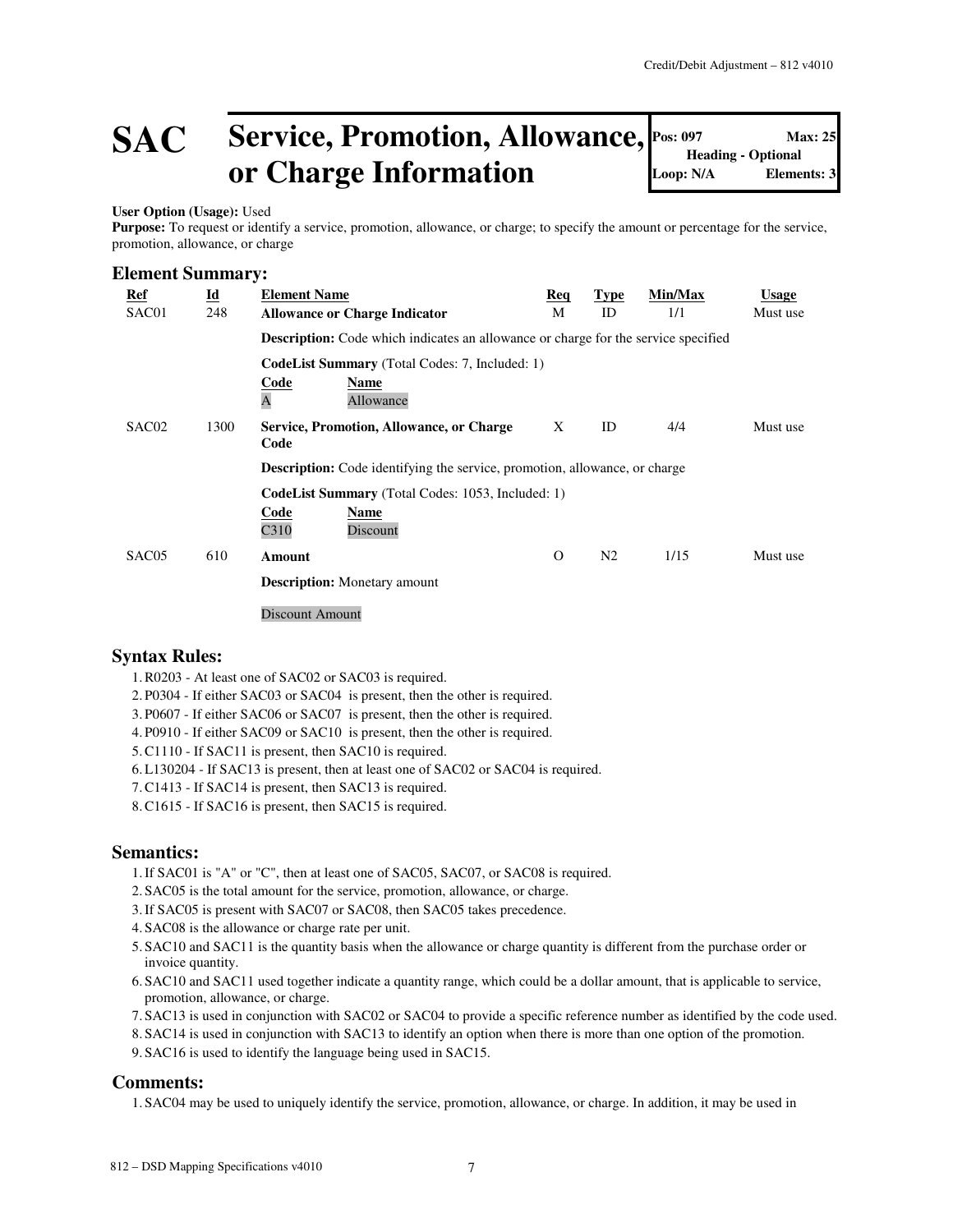conjunction to further the code in SAC02.

2.In some business applications, it is necessary to advise the trading partner of the actual dollar amount that a particular allowance, charge, or promotion was based on to reduce ambiguity. This amount is commonly referred to as "Dollar Basis Amount". It is represented in the SAC segment in SAC10 using the qualifier "DO" - Dollars in SAC09.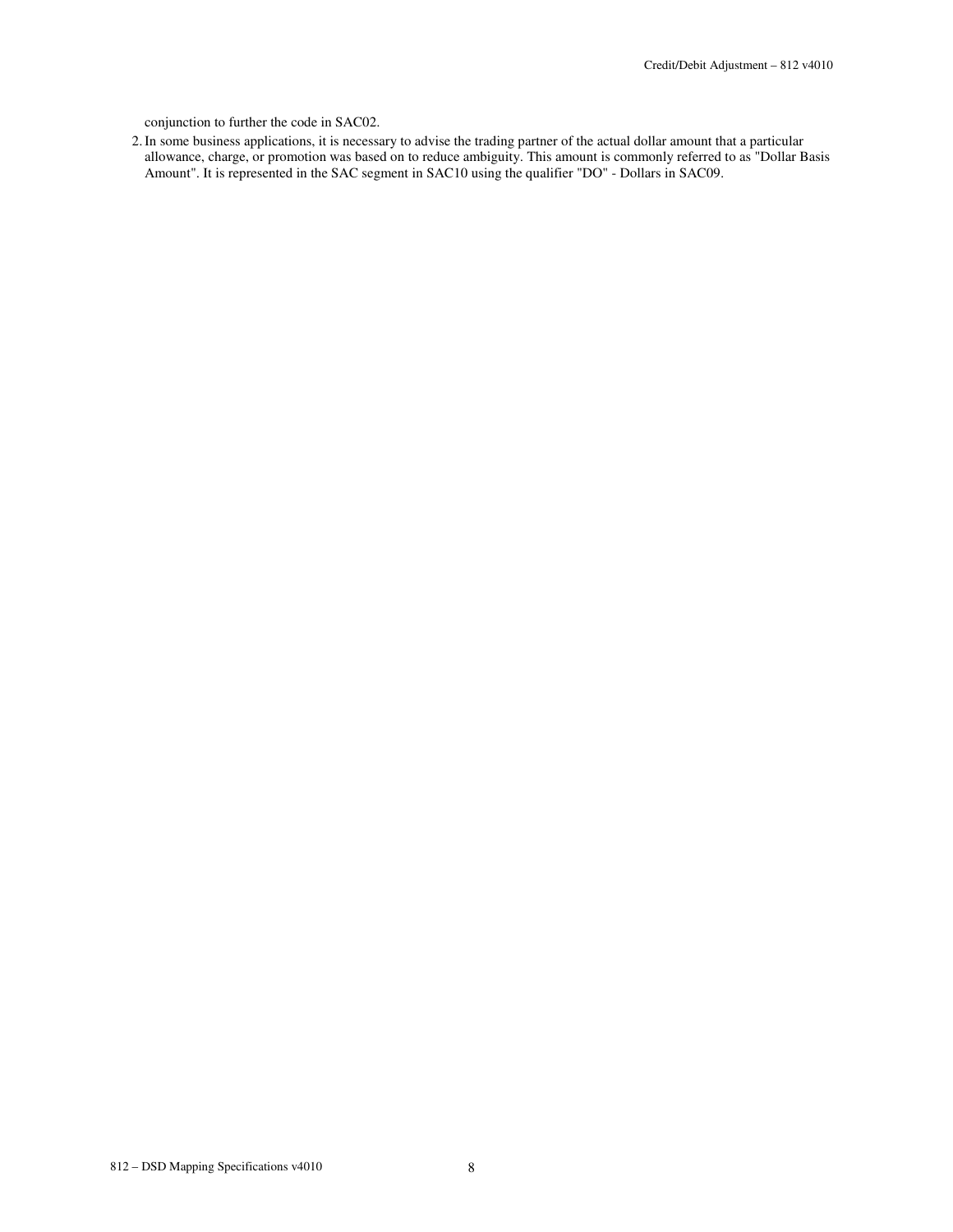#### **Loop Name Pos:** 100 **Repeat:** 200 **Mandatory Loop: N1 Elements: N/A User Option (Usage):** Must use **Purpose:** To identify a party by type of organization, name, and code

#### **Loop Summary:**

| Pos   | Id | <b>Segment Name</b>        | Req | <b>Max Use</b> | Repeat | <u>Usage</u> |
|-------|----|----------------------------|-----|----------------|--------|--------------|
| 100   | N1 | <b>Name</b>                |     |                |        | Must use     |
| - 152 |    | <b>AMT</b> Monetary Amount |     |                |        | Must use     |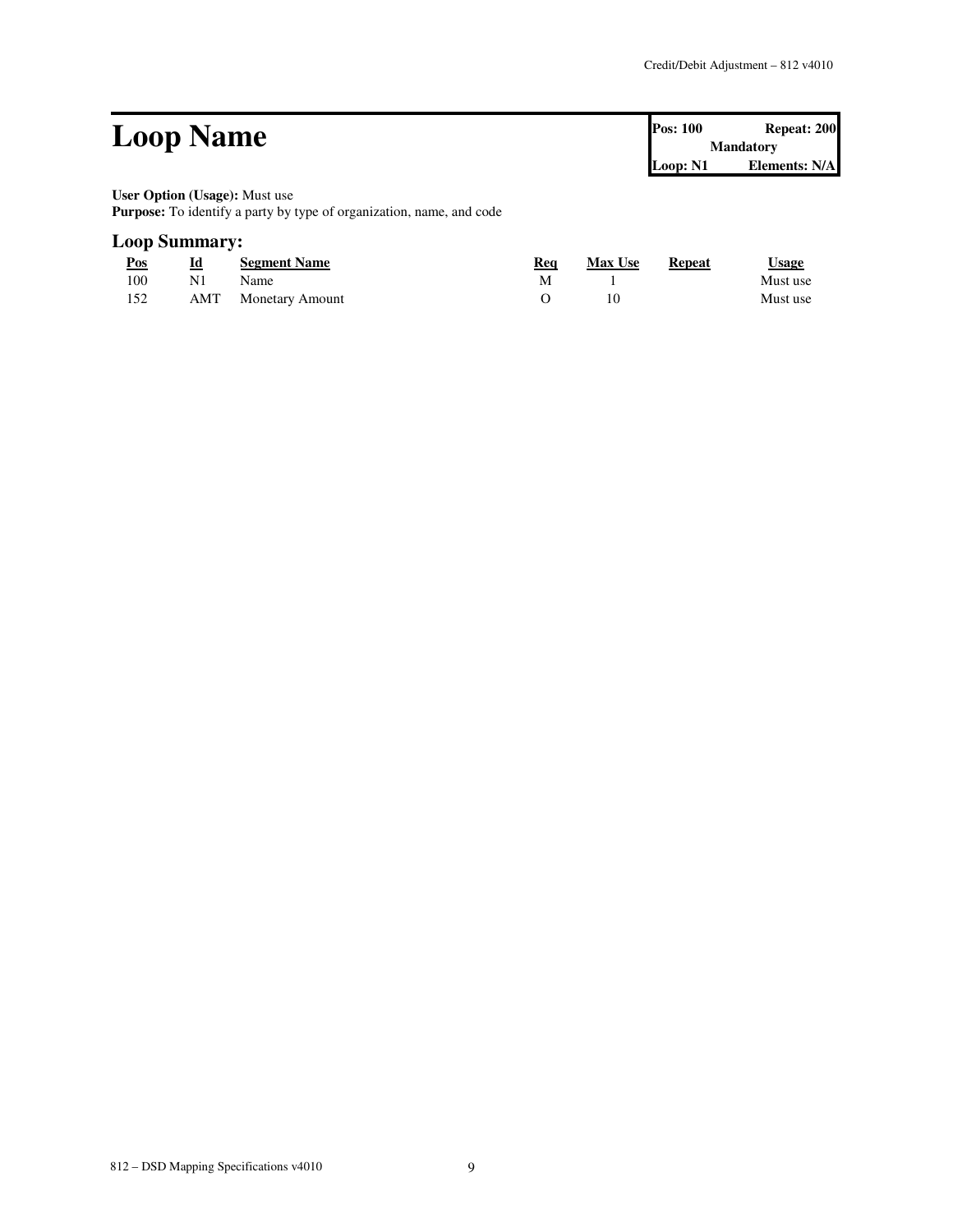## **N1 Name Pos:**  $100$  **Max:** 1<br>**Pos:**  $100$  **Max:** 1<br>**Heading** - Mandatory

**Heading - Mandatory Loop: N1 Elements: 4**

#### **User Option (Usage):** Must use

**Purpose:** To identify a party by type of organization, name, and code

| <b>Element Summary:</b> |                           |                                                                                                               |     |             |         |              |  |  |  |  |
|-------------------------|---------------------------|---------------------------------------------------------------------------------------------------------------|-----|-------------|---------|--------------|--|--|--|--|
| <b>Ref</b>              | $\underline{\mathbf{Id}}$ | <b>Element Name</b>                                                                                           | Req | <b>Type</b> | Min/Max | <b>Usage</b> |  |  |  |  |
| N <sub>10</sub> 1       | 98                        | <b>Entity Identifier Code</b>                                                                                 | M   | ID          | 2/3     | Must use     |  |  |  |  |
|                         |                           | <b>Description:</b> Code identifying an organizational entity, a physical location, property or an individual |     |             |         |              |  |  |  |  |
|                         |                           | CodeList Summary (Total Codes: 1312, Included: 1)                                                             |     |             |         |              |  |  |  |  |
|                         |                           | <b>Code</b><br>Name                                                                                           |     |             |         |              |  |  |  |  |
|                         |                           | <b>Buying Party (Purchaser)</b><br>ΒY                                                                         |     |             |         |              |  |  |  |  |
| N <sub>102</sub>        | 93                        | <b>Name</b>                                                                                                   | X   | AN          | 1/60    | Must use     |  |  |  |  |
|                         |                           | <b>Description:</b> Free-form name                                                                            |     |             |         |              |  |  |  |  |
| N <sub>10</sub> 3       | 66                        | <b>Identification Code Qualifier</b>                                                                          | X   | ID          | 1/2     | Must use     |  |  |  |  |
|                         |                           | <b>Description:</b> Code designating the system/method of code structure used for Identification Code (67)    |     |             |         |              |  |  |  |  |
|                         |                           | <b>CodeList Summary</b> (Total Codes: 215, Included: 1)                                                       |     |             |         |              |  |  |  |  |
|                         |                           | Code<br>Name                                                                                                  |     |             |         |              |  |  |  |  |
|                         |                           | D-U-N-S Number, Dun & Bradstreet                                                                              |     |             |         |              |  |  |  |  |
| N <sub>104</sub>        | 67                        | <b>Identification Code</b>                                                                                    | X   | AN          | 2/80    | Must use     |  |  |  |  |
|                         |                           | <b>Description:</b> Code identifying a party or other code                                                    |     |             |         |              |  |  |  |  |
|                         |                           | Duns Number                                                                                                   |     |             |         |              |  |  |  |  |

#### **Syntax Rules:**

1.R0203 - At least one of N102 or N103 is required.

2. P0304 - If either N103 or N104 is present, then the other is required.

#### **Comments:**

1.This segment, used alone, provides the most efficient method of providing organizational identification. To obtain this efficiency the "ID Code" (N104) must provide a key to the table maintained by the transaction processing party.

2. N105 and N106 further define the type of entity in N101.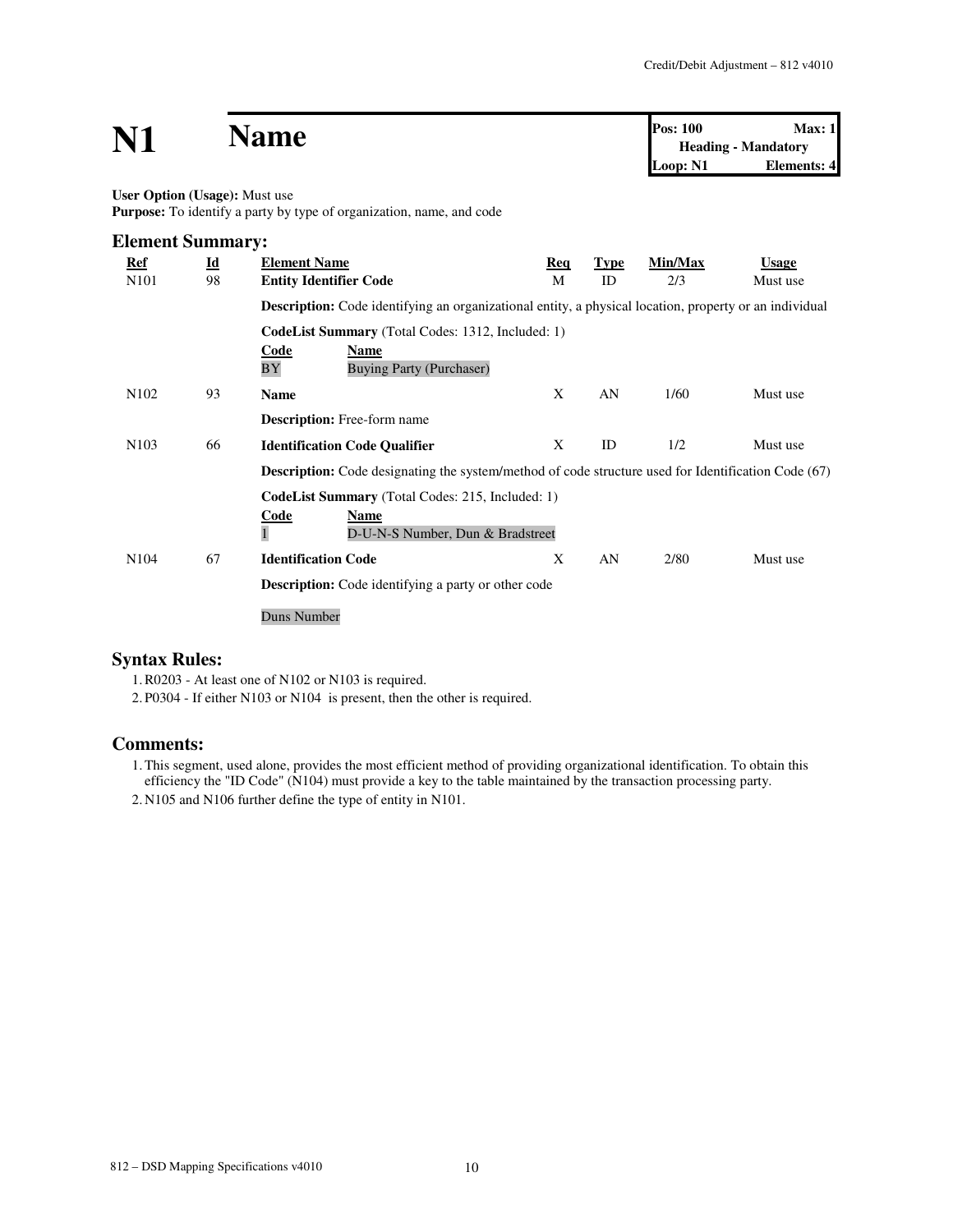# **AMT Monetary Amount Pos: 152 Max: 10**<br> **Pos: 152 Max: 10**<br> **Elements: 2**<br> **Elements: 2**

**Heading - Optional Elements: 2** 

**User Option (Usage):** Must use **Purpose:** To indicate the total monetary amount

#### **Element Summary:**

| <u>Ref</u><br>AMT01 | $\underline{\mathbf{Id}}$<br>522 | <b>Element Name</b><br><b>Amount Qualifier Code</b>                                                          | <b>Req</b><br>М | <b>Type</b><br>ID | Min/Max<br>1/3 | <b>Usage</b><br>Must use |
|---------------------|----------------------------------|--------------------------------------------------------------------------------------------------------------|-----------------|-------------------|----------------|--------------------------|
|                     |                                  | <b>Description:</b> Code to qualify amount                                                                   |                 |                   |                |                          |
|                     |                                  | <b>CodeList Summary</b> (Total Codes: 1473, Included: 1)<br>Code<br>Name<br>5<br><b>Total Invoice Amount</b> |                 |                   |                |                          |
| AMT02               | 782                              | <b>Monetary Amount</b>                                                                                       | М               | R                 | 1/18           | Must use                 |
|                     |                                  | <b>Description:</b> Monetary amount                                                                          |                 |                   |                |                          |
|                     |                                  | <b>Invoice Amount</b>                                                                                        |                 |                   |                |                          |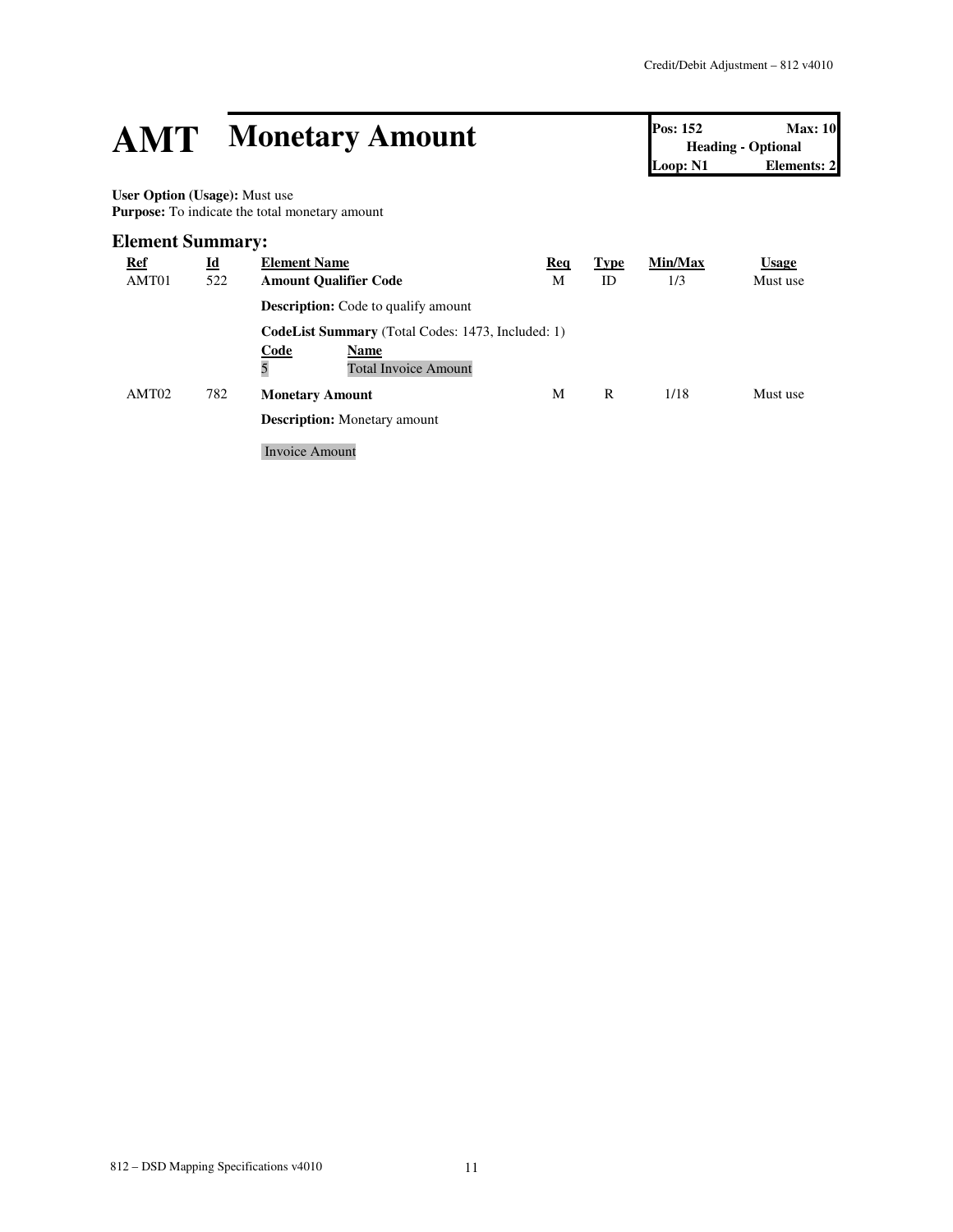### Loop Credit/Debit Adjustment Detail **Pos: 160** *Postional* **Repeat: >1**

**Optional Loop: CDD Elements: N/A**

#### **User Option (Usage):** Must use

Purpose: To provide information relative to a line item adjustment

#### **Loop Summary:**

| Pos | Id   | <b>Segment Name</b>                                     | Req       | <b>Max Use</b> | Repeat | Usage    |
|-----|------|---------------------------------------------------------|-----------|----------------|--------|----------|
| 160 | CDD. | Credit/Debit Adjustment Detail                          |           |                |        | Must use |
| 170 | LIN  | Item Identification                                     | $\lambda$ |                |        | Must use |
| 190 | SAC. | Service, Promotion, Allowance, or Charge<br>Information |           | 25             |        | Must use |
| 200 | N9   | Reference Identification                                | $\lambda$ | >⊥             |        | Must use |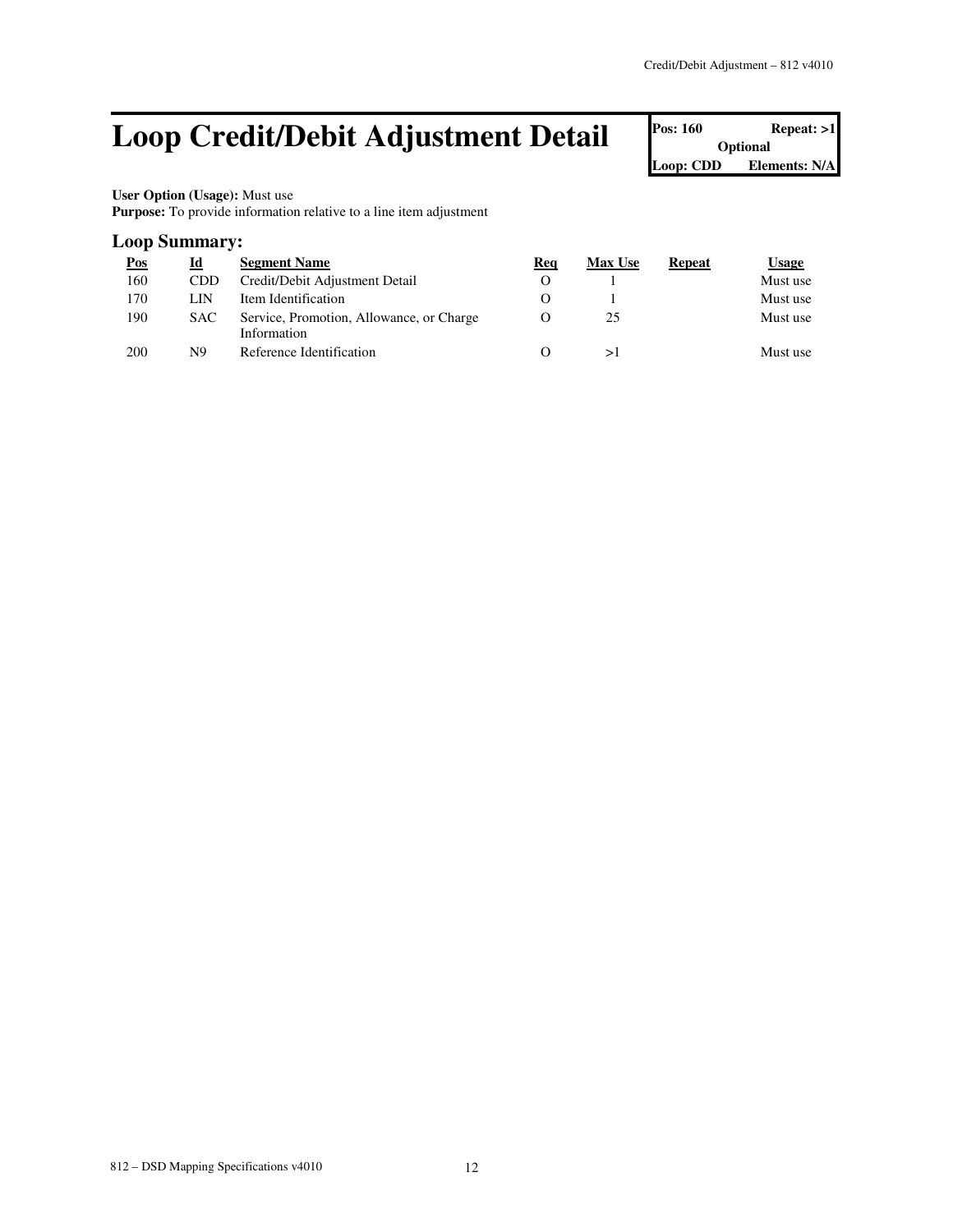### **CDD Credit/Debit Adjustment Detail Pos: 160 Max: 1 Detail Copy: CDD Clements: 10 CDD Clements: 10 Detail - Optional**

**Elements: 10** 

**User Option (Usage):** Must use

Purpose: To provide information relative to a line item adjustment

| <b>Element Summary:</b> |                           |                                                                                                                                       |              |                |         |          |  |  |
|-------------------------|---------------------------|---------------------------------------------------------------------------------------------------------------------------------------|--------------|----------------|---------|----------|--|--|
| <u>Ref</u>              | $\underline{\mathbf{Id}}$ | <b>Element Name</b>                                                                                                                   | Req          | <u>Type</u>    | Min/Max | Usage    |  |  |
| CDD <sub>01</sub>       | 426                       | <b>Adjustment Reason Code</b>                                                                                                         | M            | ID             | 2/2     | Must use |  |  |
|                         |                           | Description: Code indicating reason for debit or credit memo or adjustment to invoice, debit or credit<br>memo, or payment            |              |                |         |          |  |  |
|                         |                           | CodeList Summary (Total Codes: 370, Included: 1)<br><b>Code</b><br><b>Name</b><br>02<br>Allowance/Charge Error                        |              |                |         |          |  |  |
| CDD <sub>02</sub>       | 478                       | <b>Credit/Debit Flag Code</b>                                                                                                         | M            | ID             | 1/1     | Must use |  |  |
|                         |                           | <b>Description:</b> Code indicating whether amount is a credit or debit                                                               |              |                |         |          |  |  |
|                         |                           | CodeList Summary (Total Codes: 2, Included: 1)<br>Code<br>Name<br>$\overline{C}$<br>Credit                                            |              |                |         |          |  |  |
| CDD <sub>03</sub>       | 350                       | <b>Assigned Identification</b>                                                                                                        | $\mathbf{O}$ | AN             | 1/20    | Must use |  |  |
|                         |                           | <b>Description:</b> Alphanumeric characters assigned for differentiation within a transaction set                                     |              |                |         |          |  |  |
| CDD <sub>04</sub>       | 610                       | Amount                                                                                                                                | X            | N <sub>2</sub> | 1/15    | Must use |  |  |
|                         |                           | <b>Description:</b> Monetary amount                                                                                                   |              |                |         |          |  |  |
| CDD07                   | 477                       | <b>Credit/Debit Quantity</b>                                                                                                          | X            | $\mathbb{R}$   | 1/10    | Must use |  |  |
|                         |                           | <b>Description:</b> Number of supplier units credited or debited                                                                      |              |                |         |          |  |  |
| CDD <sub>08</sub>       | 355                       | Unit or Basis for Measurement Code                                                                                                    | X            | ID             | 2/2     | Must use |  |  |
|                         |                           | <b>Description:</b> Code specifying the units in which a value is being expressed, or manner in which a<br>measurement has been taken |              |                |         |          |  |  |
|                         |                           | CodeList Summary (Total Codes: 794, Included: 1)<br><b>Name</b><br><u>Code</u><br>PC<br>Piece                                         |              |                |         |          |  |  |
| CDD <sub>10</sub>       | 236                       | <b>Price Identifier Code</b>                                                                                                          | X            | ID             | 3/3     | Must use |  |  |
|                         |                           | <b>Description:</b> Code identifying pricing specification                                                                            |              |                |         |          |  |  |
|                         |                           | CodeList Summary (Total Codes: 164, Included: 1)<br><u>Code</u><br><b>Name</b><br><b>OPP</b><br>Original Purchase Order Price         |              |                |         |          |  |  |
| CDD11                   | 212                       | <b>Unit Price</b>                                                                                                                     | X            | $\mathbf R$    | 1/17    | Must use |  |  |
|                         |                           | <b>Description:</b> Price per unit of product, service, commodity, etc.                                                               |              |                |         |          |  |  |
| CDD12                   | 236                       | <b>Price Identifier Code</b>                                                                                                          | X            | ID             | 3/3     | Must use |  |  |
|                         |                           | <b>Description:</b> Code identifying pricing specification                                                                            |              |                |         |          |  |  |
|                         |                           | CodeList Summary (Total Codes: 164, Included: 1)<br><b>Name</b><br><u>Code</u><br><b>Invoice Billing Price</b><br><b>INV</b>          |              |                |         |          |  |  |
| CDD <sub>13</sub>       | 212                       | <b>Unit Price</b>                                                                                                                     | X            | R              | 1/17    | Must use |  |  |
|                         |                           | Description: Price per unit of product, service, commodity, etc.                                                                      |              |                |         |          |  |  |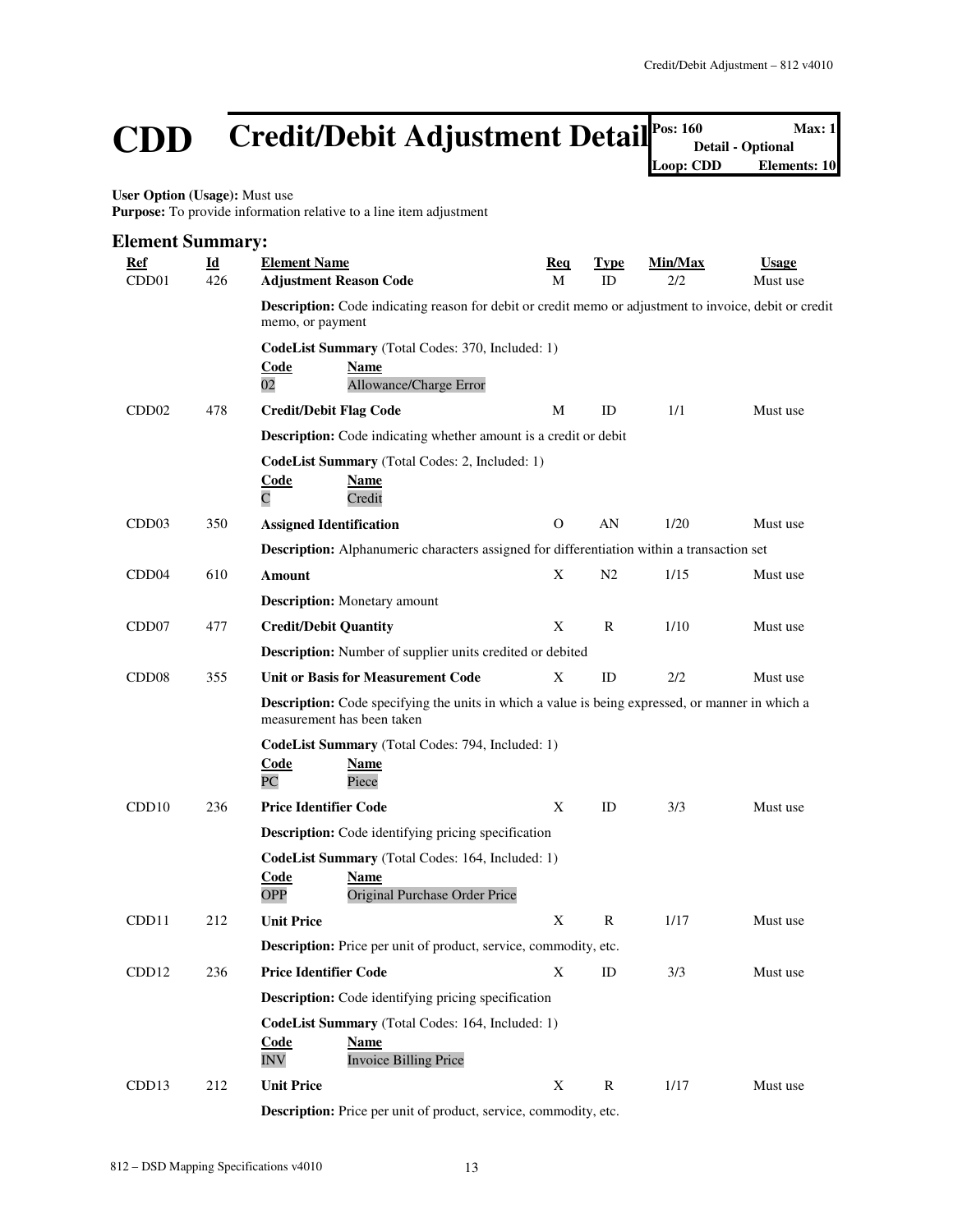#### **Syntax Rules:**

- 1.R0407 At least one of CDD04 or CDD07 is required.
- 2.C0711 If CDD07 is present, then CDD11 is required.
- 3. P0708 If either CDD07 or CDD08 is present, then the other is required.
- 4. P1011 If either CDD10 or CDD11 is present, then the other is required.
- 5. P1213 If either CDD12 or CDD13 is present, then the other is required.

#### **Semantics:**

1.CDD05 is the code indicating whether adjustment is for returned goods. A "Y" confirms that the adjustment is for returned goods.

#### **Comments:**

1.If comparison pricing is used, then CDD12 and CDD13 are required.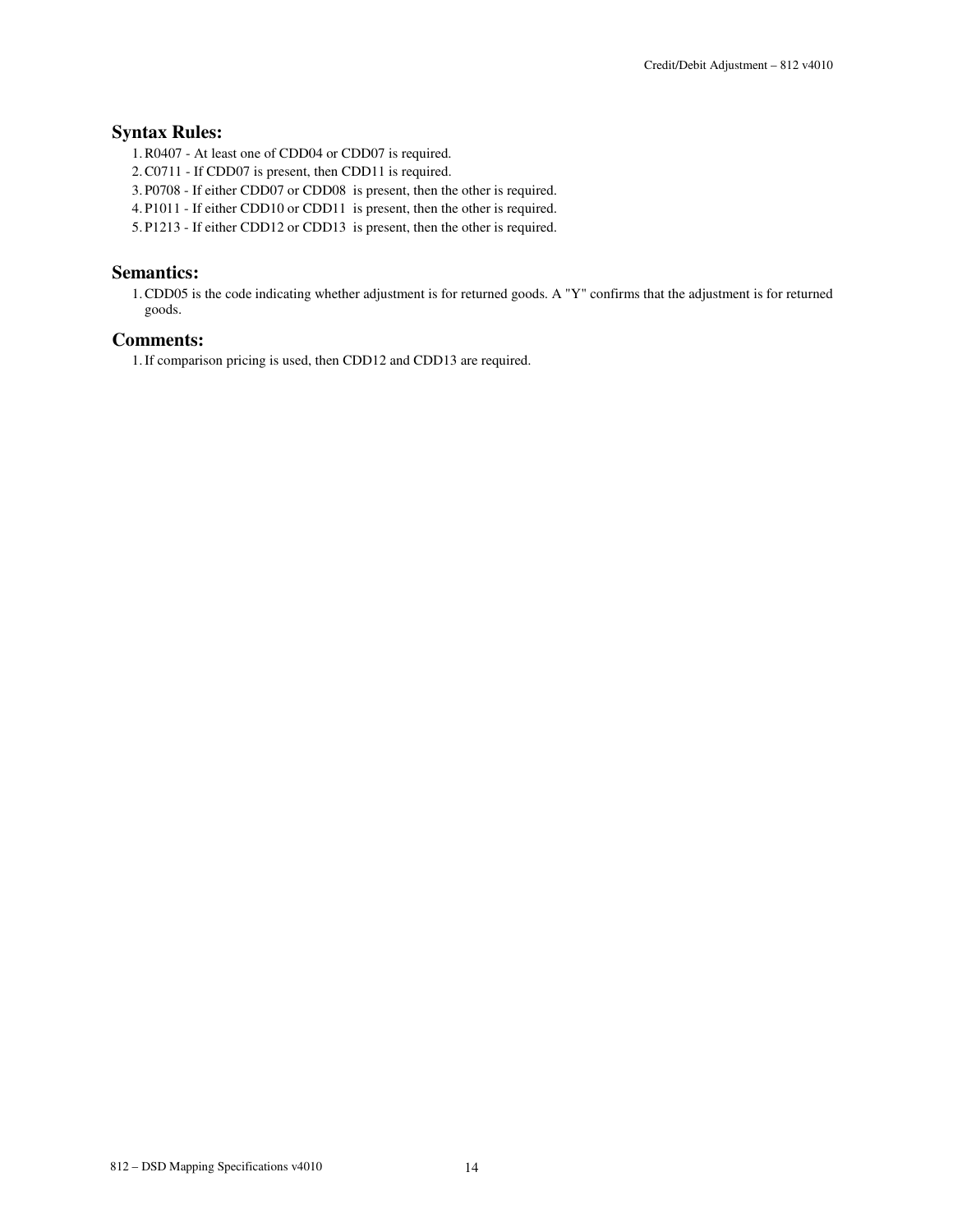## **LIN Item Identification Pos: 170 Max: 1**<br> **Detail - Optional**<br> **Loop: CDD Elements: 4**

**Detail - Optional Loop: CDD** 

**User Option (Usage):** Must use<br>**Purpose:** To specify basic item i **Purpose:** To specify basic item identification data

|                         |                                  | <b>Purpose:</b> To specify basic nem identification data                                                              |          |                   |                |                          |
|-------------------------|----------------------------------|-----------------------------------------------------------------------------------------------------------------------|----------|-------------------|----------------|--------------------------|
| <b>Element Summary:</b> |                                  |                                                                                                                       |          |                   |                |                          |
| Ref<br>LIN02            | $\underline{\mathbf{Id}}$<br>235 | <b>Element Name</b><br><b>Product/Service ID Qualifier</b>                                                            | Req<br>M | <b>Type</b><br>ID | Min/Max<br>2/2 | <b>Usage</b><br>Must use |
|                         |                                  | Description: Code identifying the type/source of the descriptive number used in Product/Service ID<br>(234)           |          |                   |                |                          |
|                         |                                  | CodeList Summary (Total Codes: 477, Included: 1)<br>Name<br>Code<br>PI<br><b>Purchaser's Item Code</b>                |          |                   |                |                          |
| LIN03                   | 234                              | <b>Product/Service ID</b>                                                                                             | M        | AN                | 1/48           | Must use                 |
|                         |                                  | <b>Description:</b> Identifying number for a product or service                                                       |          |                   |                |                          |
|                         |                                  | <b>CVS</b> Item Number                                                                                                |          |                   |                |                          |
| LIN <sub>04</sub>       | 235                              | <b>Product/Service ID Qualifier</b>                                                                                   | X        | ID                | 2/2            | Must use                 |
|                         |                                  | <b>Description:</b> Code identifying the type/source of the descriptive number used in Product/Service ID<br>(234)    |          |                   |                |                          |
|                         |                                  | CodeList Summary (Total Codes: 477, Included: 1)<br>Code<br><b>Name</b><br>U.P.C. Consumer Package Code (1-5-5)<br>UI |          |                   |                |                          |
| LIN <sub>05</sub>       | 234                              | <b>Product/Service ID</b>                                                                                             | X        | AN                | 1/48           | Must use                 |
|                         |                                  | <b>Description:</b> Identifying number for a product or service                                                       |          |                   |                |                          |
|                         |                                  | Item UPC Number                                                                                                       |          |                   |                |                          |
| <b>Syntax Rules:</b>    |                                  |                                                                                                                       |          |                   |                |                          |
|                         |                                  | 1. P0405 - If either LIN04 or LIN05 is present, then the other is required.                                           |          |                   |                |                          |
|                         |                                  | 2. P0607 - If either LIN06 or LIN07 is present, then the other is required.                                           |          |                   |                |                          |
|                         |                                  | 3. P0809 - If either LIN08 or LIN09 is present, then the other is required.                                           |          |                   |                |                          |
|                         |                                  | $\lambda$ D1011 IC at IIBHO IIBHI (and at a control of the state of $\lambda$                                         |          |                   |                |                          |

4. P1011 - If either LIN10 or LIN11 is present, then the other is required. 5. P1213 - If either LIN12 or LIN13 is present, then the other is required. 6. P1415 - If either LIN14 or LIN15 is present, then the other is required. 7. P1617 - If either LIN16 or LIN17 is present, then the other is required. 8. P1819 - If either LIN18 or LIN19 is present, then the other is required. 9. P2021 - If either LIN20 or LIN21 is present, then the other is required. 10. P2223 - If either LIN22 or LIN23 is present, then the other is required. 11. P2425 - If either LIN24 or LIN25 is present, then the other is required. 12. P2627 - If either LIN26 or LIN27 is present, then the other is required. 13. P2829 - If either LIN28 or LIN29 is present, then the other is required.

14. P3031 - If either LIN30 or LIN31 is present, then the other is required.

#### **Semantics:**

1.LIN01 is the line item identification

#### **Comments:**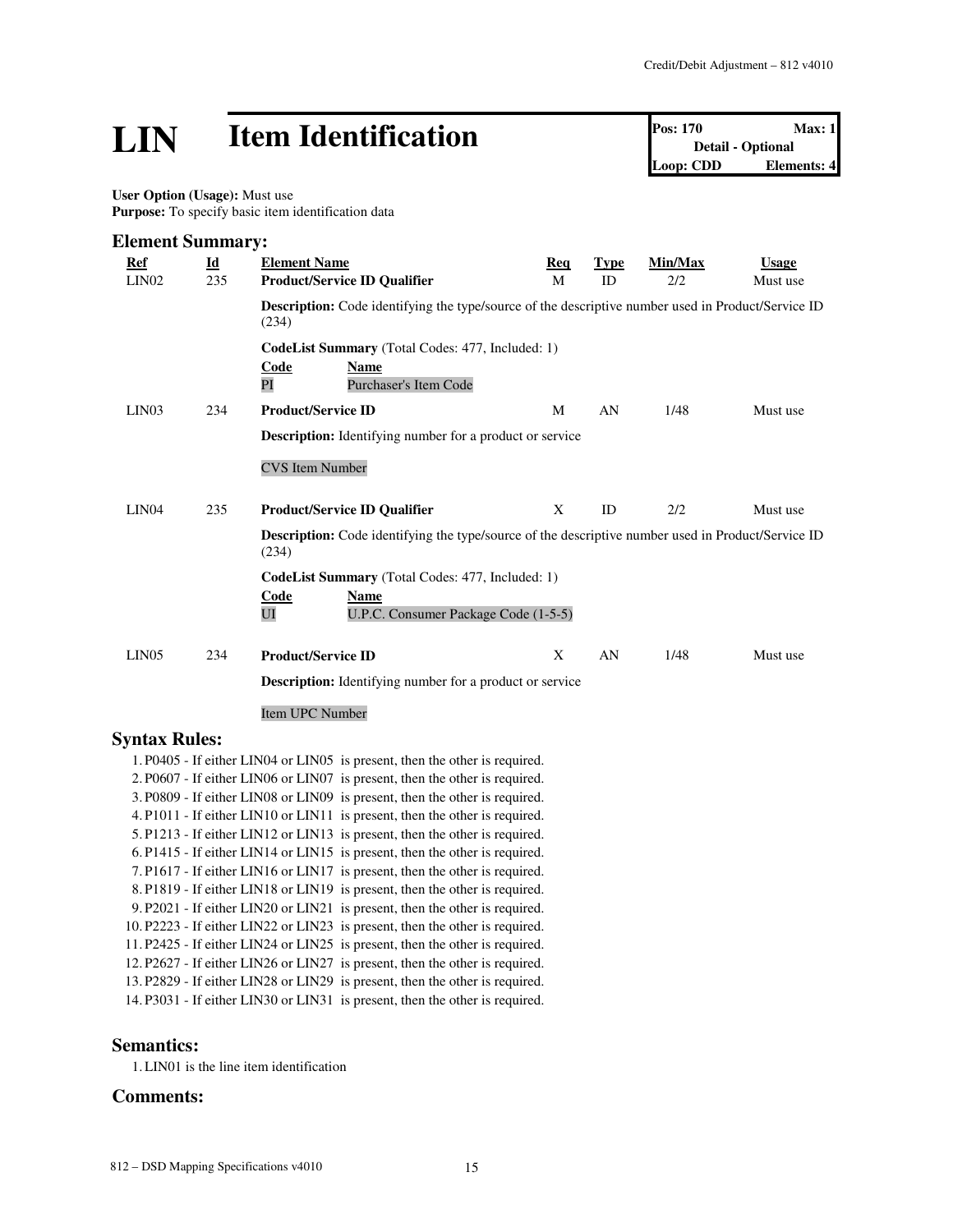1. See the Data Dictionary for a complete list of IDs.

2.LIN02 through LIN31 provide for fifteen different product/service IDs for each item. For example: Case, Color, Drawing No., U.P.C. No., ISBN No., Model No., or SKU.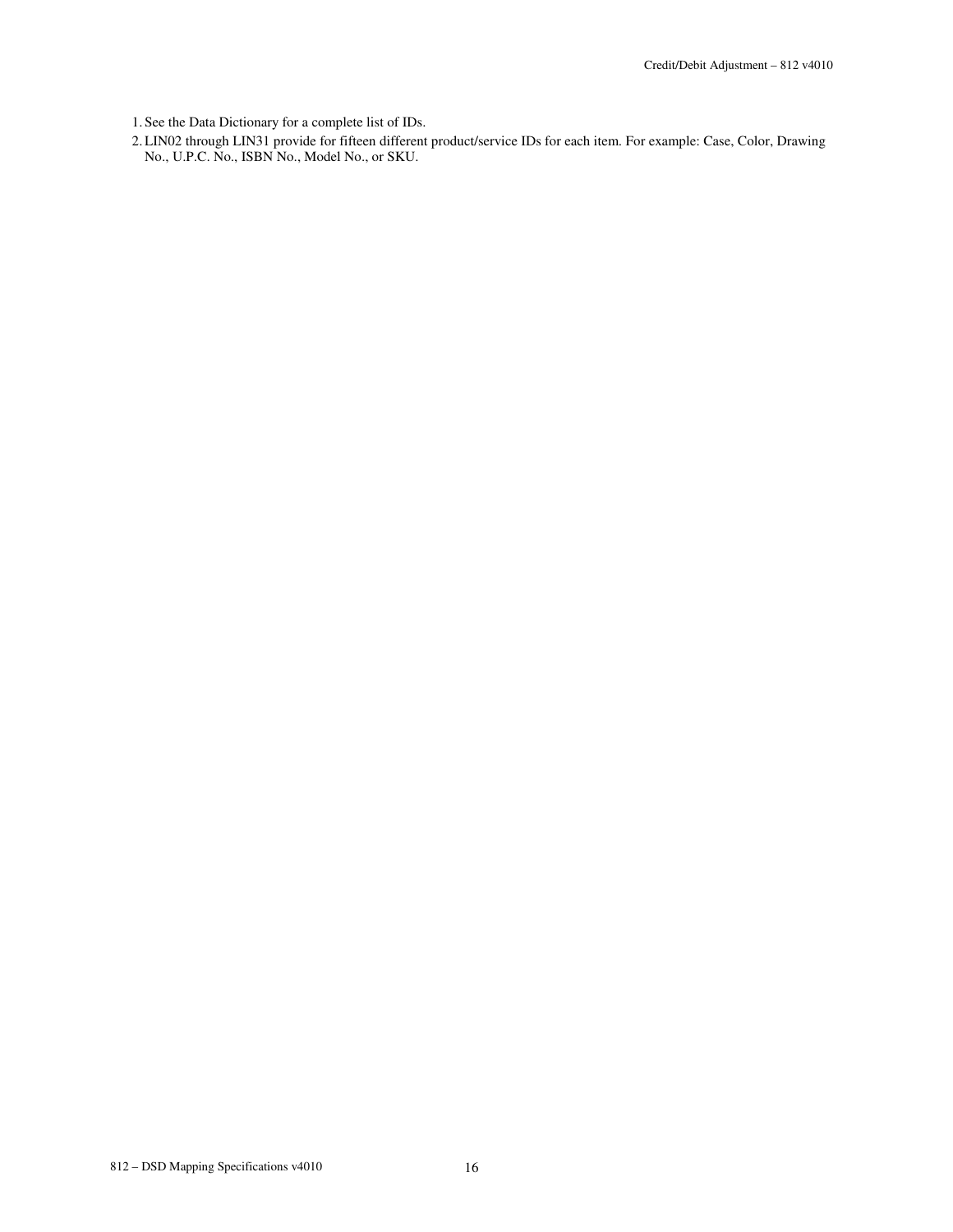### SAC **Service, Promotion, Allowance, Pos: 190 Max: 25 Optional or Charge Information**

#### **User Option (Usage):** Must use

Purpose: To request or identify a service, promotion, allowance, or charge; to specify the amount or percentage for the service, promotion, allowance, or charge

#### **Element Summary:**

| <u>Ref</u><br>SAC01 | $\underline{\mathbf{Id}}$<br>248 | <b>Element Name</b><br><b>Allowance or Charge Indicator</b>                                              | Req<br>M | <b>Type</b><br>ID | Min/Max<br>1/1 | <b>Usage</b><br>Must use |
|---------------------|----------------------------------|----------------------------------------------------------------------------------------------------------|----------|-------------------|----------------|--------------------------|
|                     |                                  | <b>Description:</b> Code which indicates an allowance or charge for the service specified                |          |                   |                |                          |
|                     |                                  | <b>CodeList Summary</b> (Total Codes: 7, Included: 1)<br><b>Code</b><br>Name<br>$\overline{C}$<br>Charge |          |                   |                |                          |
| SAC <sub>02</sub>   | 1300                             | Service, Promotion, Allowance, or Charge<br>Code                                                         | X        | ID                | 4/4            | Must use                 |
|                     |                                  | <b>Description:</b> Code identifying the service, promotion, allowance, or charge                        |          |                   |                |                          |
|                     |                                  | <b>CodeList Summary</b> (Total Codes: 1054, Included: 1)                                                 |          |                   |                |                          |
|                     |                                  | Code<br><b>Name</b>                                                                                      |          |                   |                |                          |
|                     |                                  | <b>Mutually Defined</b><br>ZZZZ                                                                          |          |                   |                |                          |
|                     |                                  | G020<br><b>Reclamation, State</b>                                                                        |          |                   |                |                          |
|                     |                                  | H650<br>Tax for Hawaii DC only                                                                           |          |                   |                |                          |
|                     |                                  | H850<br>Tax<br>Freight<br>D240                                                                           |          |                   |                |                          |
| SAC <sub>15</sub>   | 352                              | <b>Description</b>                                                                                       | X        | AN                | 1/80           | Must use                 |

**Description:** A free-form description to clarify the related data elements and their content

#### **Syntax Rules:**

- 1.R0203 At least one of SAC02 or SAC03 is required.
- 2. P0304 If either SAC03 or SAC04 is present, then the other is required.
- 3. P0607 If either SAC06 or SAC07 is present, then the other is required.
- 4. P0910 If either SAC09 or SAC10 is present, then the other is required.
- 5.C1110 If SAC11 is present, then SAC10 is required.
- 6.L130204 If SAC13 is present, then at least one of SAC02 or SAC04 is required.
- 7.C1413 If SAC14 is present, then SAC13 is required.
- 8.C1615 If SAC16 is present, then SAC15 is required.

#### **Semantics:**

- 1.If SAC01 is "A" or "C", then at least one of SAC05, SAC07, or SAC08 is required.
- 2. SAC05 is the total amount for the service, promotion, allowance, or charge.
- 3.If SAC05 is present with SAC07 or SAC08, then SAC05 takes precedence.
- 4. SAC08 is the allowance or charge rate per unit.
- 5. SAC10 and SAC11 is the quantity basis when the allowance or charge quantity is different from the purchase order or invoice quantity.
- 6. SAC10 and SAC11 used together indicate a quantity range, which could be a dollar amount, that is applicable to service, promotion, allowance, or charge.
- 7. SAC13 is used in conjunction with SAC02 or SAC04 to provide a specific reference number as identified by the code used.
- 8. SAC14 is used in conjunction with SAC13 to identify an option when there is more than one option of the promotion.
- 9. SAC16 is used to identify the language being used in SAC15.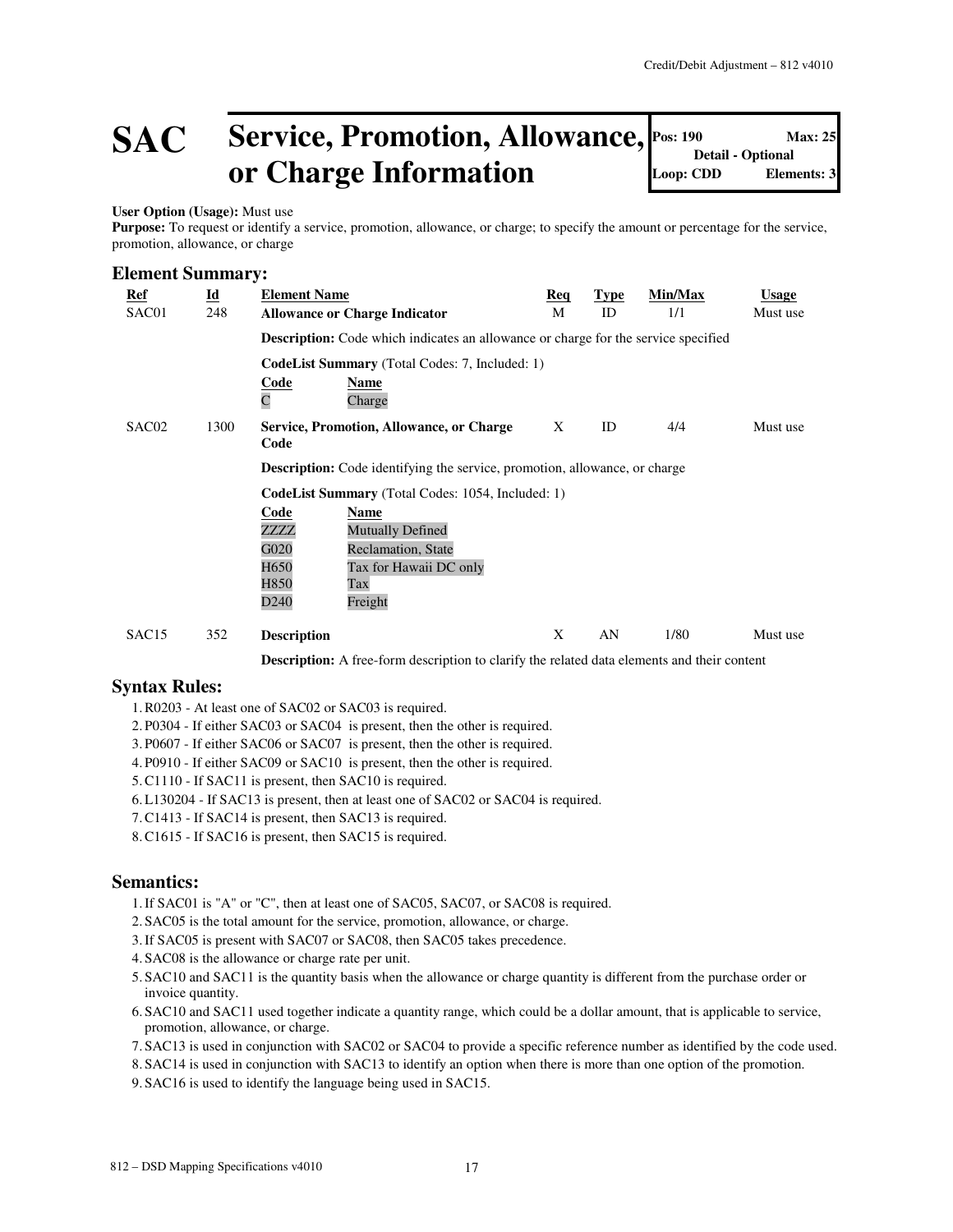#### **Comments:**

- 1. SAC04 may be used to uniquely identify the service, promotion, allowance, or charge. In addition, it may be used in conjunction to further the code in SAC02.
- 2.In some business applications, it is necessary to advise the trading partner of the actual dollar amount that a particular allowance, charge, or promotion was based on to reduce ambiguity. This amount is commonly referred to as "Dollar Basis Amount". It is represented in the SAC segment in SAC10 using the qualifier "DO" - Dollars in SAC09.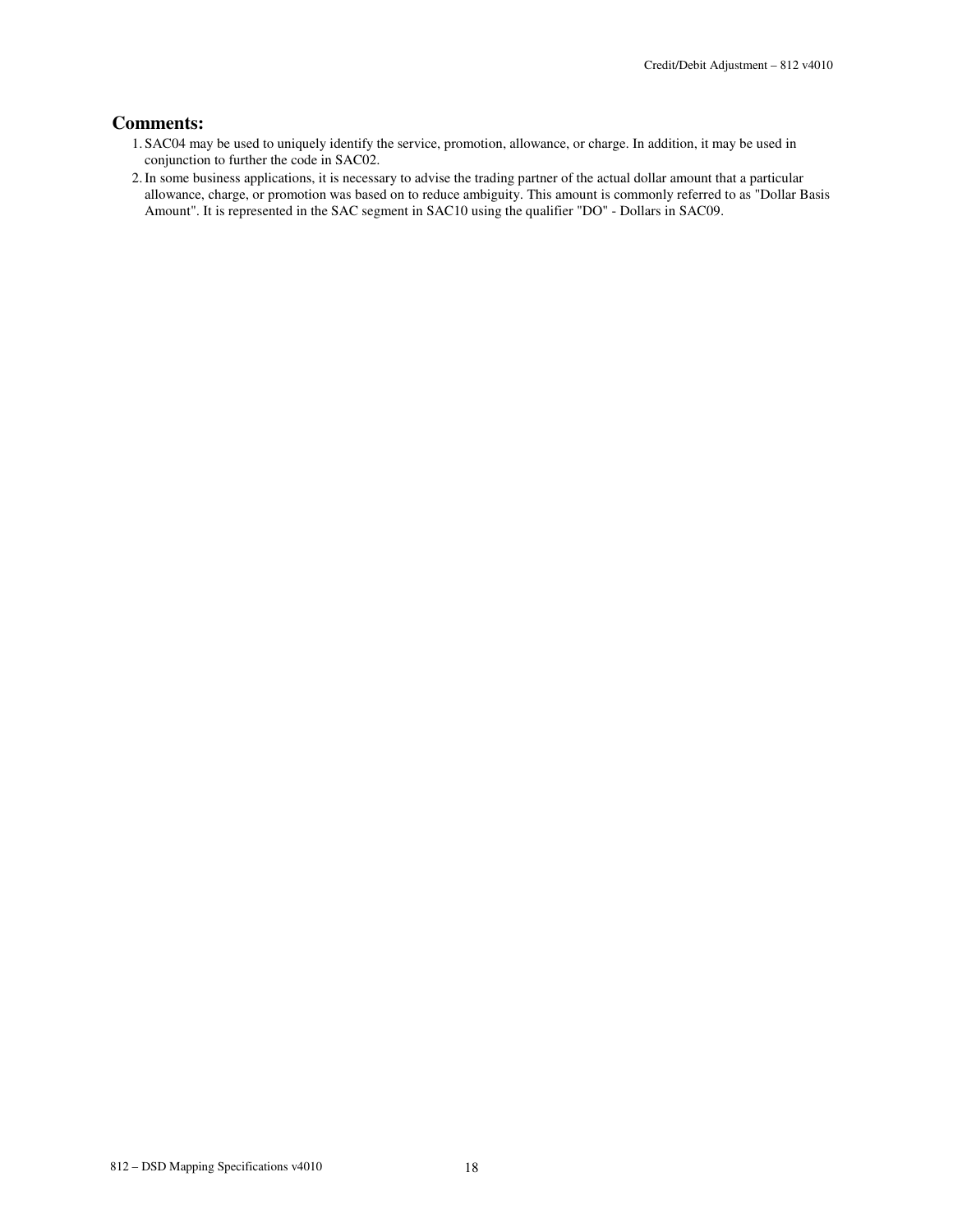# **N9 Reference Identification Pos: 200 Max: >1**<br> **Detail - Optional**<br> **Loop: CDD Elements: 2**

**Detail - Optional Elements: 2** 

**User Option (Usage):** Must use

**Purpose:** To transmit identifying information as specified by the Reference Identification Qualifier

| $\underline{\mathbf{Id}}$ | <b>Element Name</b>                                         | Req                                                | <b>Type</b>                                              | Min/Max                                                          | <b>Usage</b>                                                                                                 |
|---------------------------|-------------------------------------------------------------|----------------------------------------------------|----------------------------------------------------------|------------------------------------------------------------------|--------------------------------------------------------------------------------------------------------------|
| 128                       | <b>Reference Identification Qualifier</b>                   | M                                                  | ID                                                       | 2/3                                                              | Must use                                                                                                     |
|                           |                                                             |                                                    |                                                          |                                                                  |                                                                                                              |
|                           | <b>Code</b><br><b>Name</b><br>ZZ<br><b>Mutually Defined</b> |                                                    |                                                          |                                                                  |                                                                                                              |
| 127                       | <b>Reference Identification</b>                             | X                                                  | AN                                                       | 1/30                                                             | Must use                                                                                                     |
|                           | Reference Identification Qualifier                          |                                                    |                                                          |                                                                  |                                                                                                              |
|                           |                                                             | <b>Element Summary:</b><br><b>Item Description</b> | <b>CodeList Summary</b> (Total Codes: 1503, Included: 1) | <b>Description:</b> Code qualifying the Reference Identification | <b>Description:</b> Reference information as defined for a particular Transaction Set or as specified by the |

#### **Syntax Rules:**

1.R0203 - At least one of N902 or N903 is required.

2.C0605 - If N906 is present, then N905 is required.

#### **Semantics:**

1. N906 reflects the time zone which the time reflects.

2. N907 contains data relating to the value cited in N902.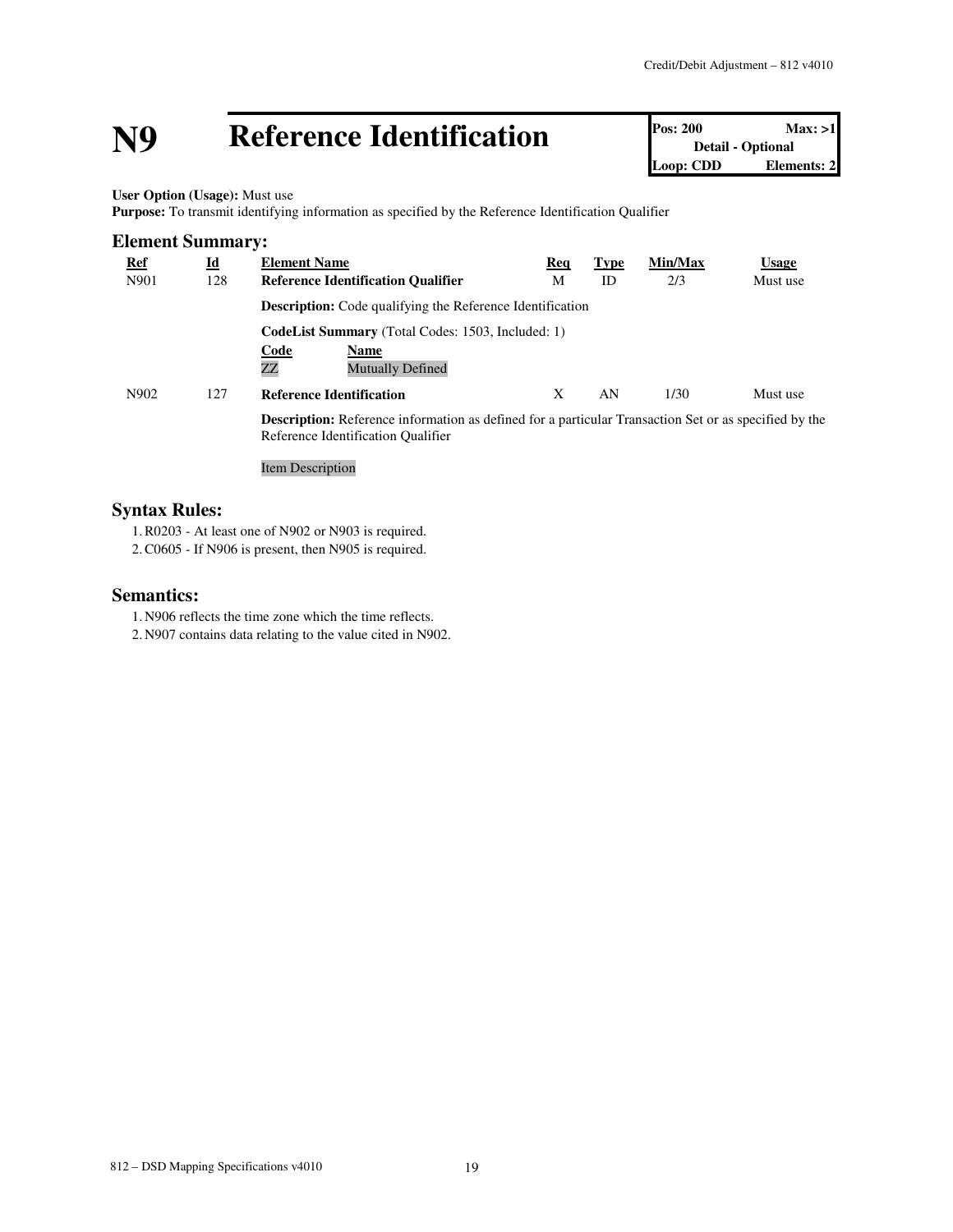# **SE Transaction Set Trailer Pos: 270 Max: 1**<br> **Detail - Mandatory**<br> **Loop: N/A Elements: 2**

**Detail - Mandatory Elements: 2** 

#### **User Option (Usage):** Must use

Purpose: To indicate the end of the transaction set and provide the count of the transmitted segments (including the beginning (ST) and ending (SE) segments)

#### **Element Summary:**

| <b>Ref</b>       | $\underline{\mathbf{Id}}$ | <b>Element Name</b>                                                                                                                                                | Req | <b>Type</b>    | Min/Max | Usage    |  |
|------------------|---------------------------|--------------------------------------------------------------------------------------------------------------------------------------------------------------------|-----|----------------|---------|----------|--|
| SE <sub>01</sub> | 96                        | <b>Number of Included Segments</b>                                                                                                                                 | M   | N <sub>0</sub> | 1/10    | Must use |  |
|                  |                           | <b>Description:</b> Total number of segments included in a transaction set including ST and SE segments                                                            |     |                |         |          |  |
| SE <sub>02</sub> | 329                       | <b>Transaction Set Control Number</b>                                                                                                                              | M   | AN             | 4/9     | Must use |  |
|                  |                           | <b>Description:</b> Identifying control number that must be unique within the transaction set functional<br>group assigned by the originator for a transaction set |     |                |         |          |  |

#### **Comments:**

1. SE is the last segment of each transaction set.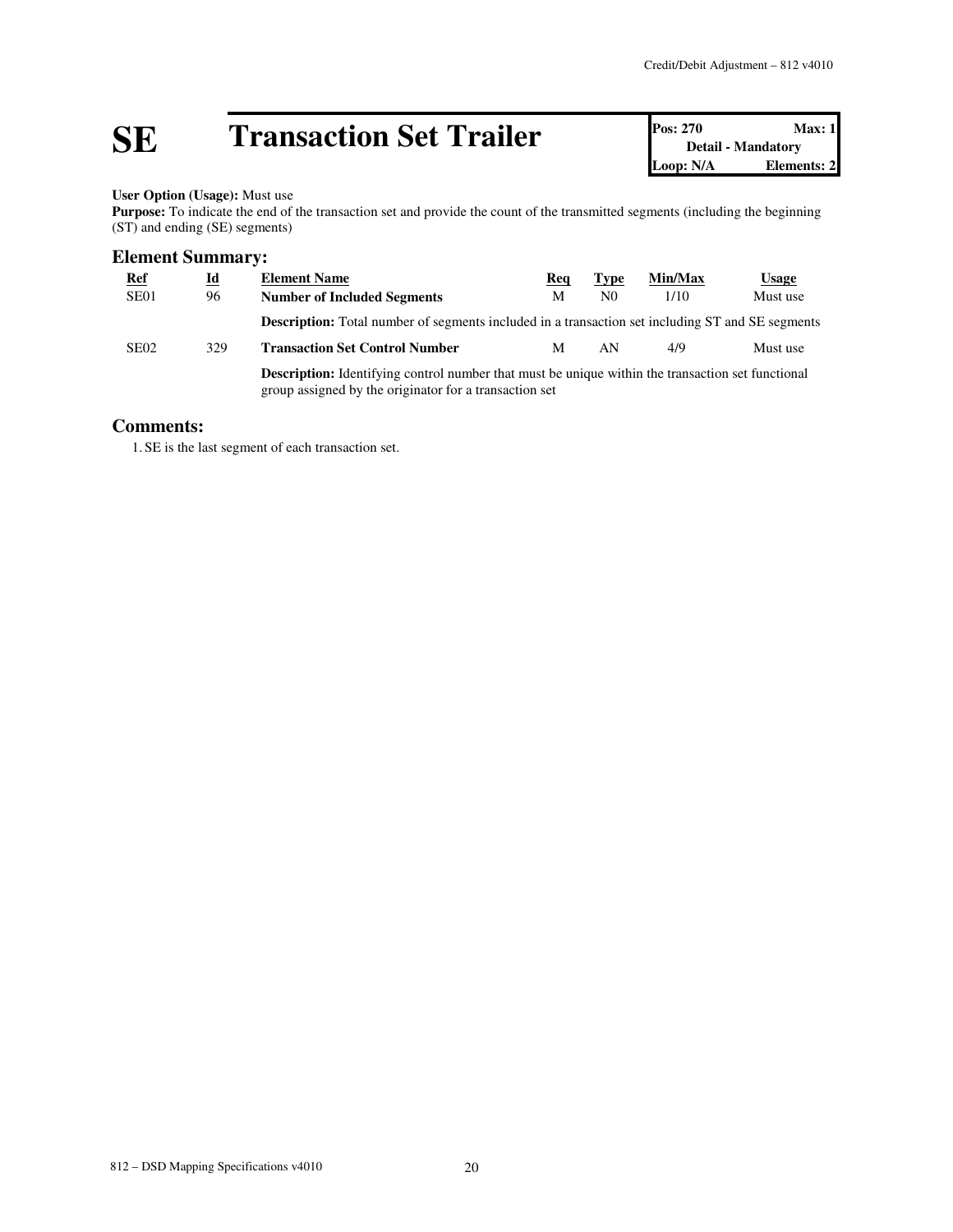#### **812 – DSD Credit/Debit Adjustment Example v4010:**

ISA\*00\* \*00\* \*ZZ\*CVS \*ZZ\*Vendor ID \*120515\*1016\*U\*00400\*000000929\*0\*P\*^~ GS\*CD\*CVS\* Vendor ID\*20120515\*1016\*4\*X\*004010~ ST\*812\*0025~ BCD\*20120515\*000005D\*A\*810\*C\*20120117\*000005\*\*\*\*\*DR~ N9\*VR\*29999~ DTM\*007\*20120203~ N1\*BY\*CVS/PHARMACY\*1\*001786664~ AMT\*5\*186.87~ CDD\*02\*C\*00001\*450\*\*\*0\*PC\*\*OPP\*0\*INV\*0~ LIN\*\*PI\*000001\*UI\*07199030017~ SAC\*C\*G020\*\*\*\*\*\*\*\*\*\*\*\*\*CA REDEMPTION~ N9\*ZZ\*COORS LT 1/18/12 CAN~ CDD\*02\*C\*00002\*360\*\*\*0\*PC\*\*OPP\*0\*INV\*0~ LIN\*\*PI\*000003\*UI\*08066095615~ SAC\*C\*G020\*\*\*\*\*\*\*\*\*\*\*\*\*CA REDEMPTION~ N9\*ZZ\*CORONA EXTRA 2/12/12 NR~ SE\*15\*0025~ ST\*812\*0026~ BCD\*20120515\*000008D\*A\*450\*C\*20120117\*000008\*\*\*\*\*DR~ N9\*VR\*2A047~ DTM\*007\*20120203~ N1\*BY\*CVS/PHARMACY\*1\*001786664~ AMT\*5\*70.25~ CDD\*02\*C\*00001\*450\*\*\*0\*PC\*\*OPP\*0\*INV\*0~ LIN\*\*PI\*000001\*UI\*07199030017~ SAC\*C\*G020\*\*\*\*\*\*\*\*\*\*\*\*\*CA REDEMPTION~ N9\*ZZ\*COORS LT 1/18/12 CAN~ SE\*11\*0026~ ST\*812\*0027~ BCD\*20120515\*000018D\*A\*794\*C\*20120117\*000018\*\*\*\*\*DR~ N9\*VR\*2A047~ DTM\*007\*20120117~ SAC\*A\*C310\*\*\*16~ N1\*BY\*CVS/PHARMACY\*1\*001786664~ AMT\*5\*186.87~ CDD\*02\*C\*00001\*450\*\*\*0\*PC\*\*OPP\*0\*INV\*0~ LIN\*\*PI\*000001\*UI\*07199030017~ SAC\*C\*G020\*\*\*\*\*\*\*\*\*\*\*\*\*CA REDEMPTION~ N9\*ZZ\*COORS LT 1/18/12 CAN~ CDD\*02\*C\*00002\*360\*\*\*0\*PC\*\*OPP\*0\*INV\*0~ LIN\*\*PI\*000003\*UI\*08066095615~ SAC\*C\*G020\*\*\*\*\*\*\*\*\*\*\*\*\*CA REDEMPTION~ N9\*ZZ\*CORONA EXTRA 2/12/12 NR~ SE\*16\*0027~ ST\*812\*0028~ BCD\*20120515\*000021D\*A\*441\*C\*20120117\*000021\*\*\*\*\*DR~ N9\*VR\*2A047~ DTM\*007\*20120117~

SAC\*A\*C310\*\*\*9~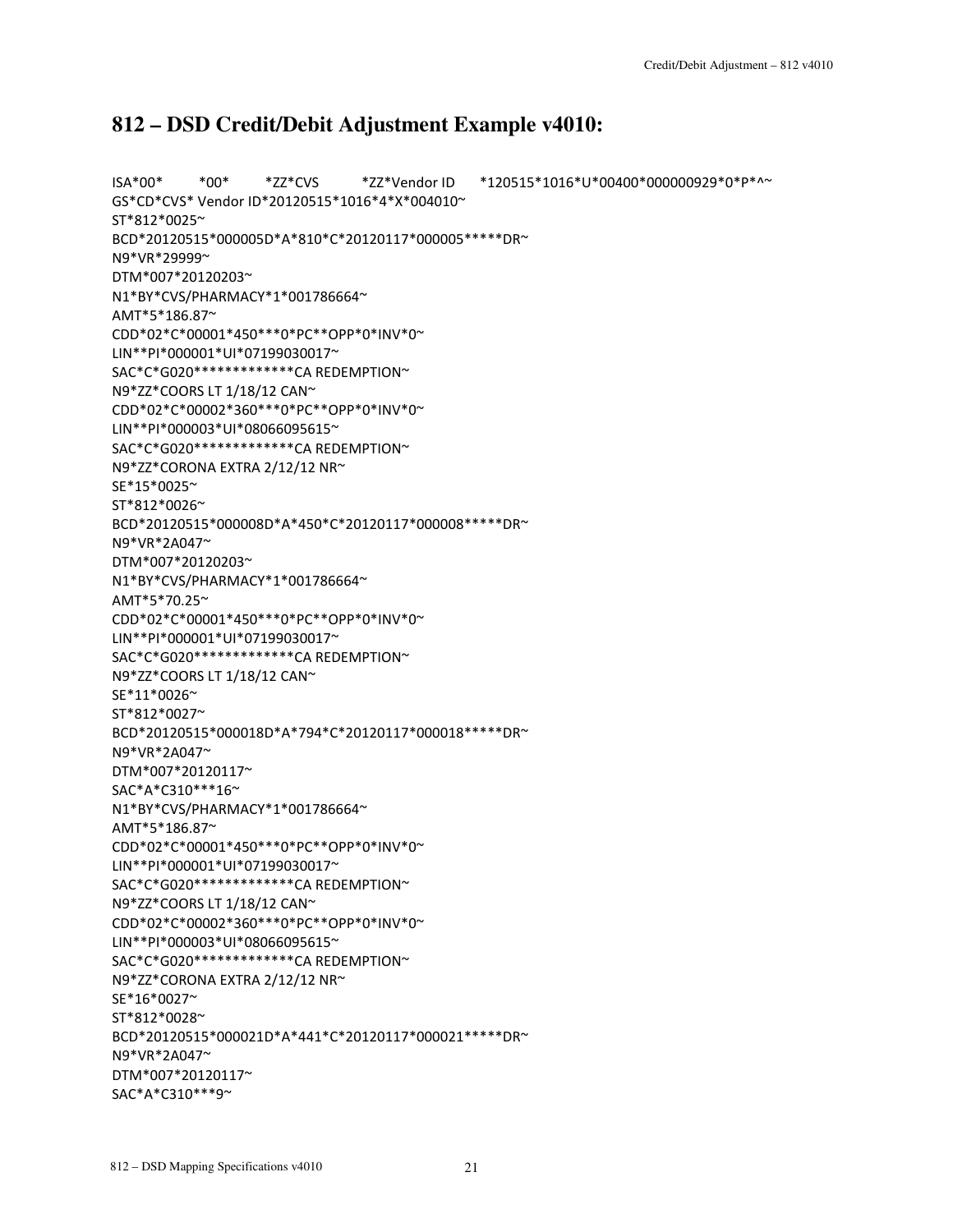DTM\*007\*20120117~

AMT\*5\*70.25~ CDD\*02\*C\*00001\*450\*\*\*0\*PC\*\*OPP\*0\*INV\*0~ LIN\*\*PI\*000001\*UI\*07199030017~ SAC\*C\*G020\*\*\*\*\*\*\*\*\*\*\*\*\*CA REDEMPTION~ N9\*ZZ\*COORS LT 1/18/12 CAN~ SE\*12\*0028~ ST\*812\*0029~ BCD\*20120515\*000031-CRD\*A\*-810\*C\*20120117\*000031-CR\*\*\*\*\*CR~ N9\*VR\*2A047~ DTM\*007\*20120127~ N1\*BY\*CVS/PHARMACY\*1\*001786664~ AMT\*5\*-186.87~ CDD\*02\*C\*00001\*-450\*\*\*0\*PC\*\*OPP\*0\*INV\*0~ LIN\*\*PI\*000001\*UI\*07199030017~ SAC\*C\*G020\*\*\*\*\*\*\*\*\*\*\*\*\*CA REDEMPTION~ N9\*ZZ\*COORS LT 1/18/12 CAN~ CDD\*02\*C\*00002\*-360\*\*\*0\*PC\*\*OPP\*0\*INV\*0~ LIN\*\*PI\*000003\*UI\*08066095615~ SAC\*C\* G020\*\*\*\*\*\*\*\*\*\*\*\*\*CA REDEMPTION~ N9\*ZZ\*CORONA EXTRA 2/12/12 NR~ SE\*15\*0029~ ST\*812\*0030~ BCD\*20120515\*000034-CRD\*A\*-450\*C\*20120117\*000034-CR\*\*\*\*\*CR~ N9\*VR\*2A047~ DTM\*007\*20120127~ N1\*BY\*CVS/PHARMACY\*1\*001786664~ AMT\*5\*-70.25~ CDD\*02\*C\*00001\*-450\*\*\*0\*PC\*\*OPP\*0\*INV\*0~ LIN\*\*PI\*000001\*UI\*07199030017~ SAC\*C\*G020\*\*\*\*\*\*\*\*\*\*\*\*\*CA REDEMPTION~ N9\*ZZ\*COORS LT 1/18/12 CAN~ SE\*11\*0030~ ST\*812\*0031~ BCD\*20120515\*000044-CRD\*A\*-794\*C\*20120117\*000044-CR\*\*\*\*\*CR~ N9\*VR\*2A047~ DTM\*007\*20120117~ SAC\*A\*C310\*\*\*-16~ N1\*BY\*CVS/PHARMACY\*1\*001786664~ AMT\*5\*-186.87~ CDD\*02\*C\*00001\*-450\*\*\*0\*PC\*\*OPP\*0\*INV\*0~ LIN\*\*PI\*000001\*UI\*07199030017~ SAC\*C\*G020\*\*\*\*\*\*\*\*\*\*\*\*\*CA REDEMPTION~ N9\*ZZ\*COORS LT 1/18/12 CAN~ CDD\*02\*C\*00002\*-360\*\*\*0\*PC\*\*OPP\*0\*INV\*0~ LIN\*\*PI\*000003\*UI\*08066095615~ SAC\*C\*G020\*\*\*\*\*\*\*\*\*\*\*\*\*CA REDEMPTION~ N9\*ZZ\*CORONA EXTRA 2/12/12 NR~ SE\*16\*0031~ ST\*812\*0032~ BCD\*20120515\*000047-CRD\*A\*-441\*C\*20120117\*000047-CR\*\*\*\*\*CR~ N9\*VR\*2A047~

N1\*BY\*CVS/PHARMACY\*1\*001786664~